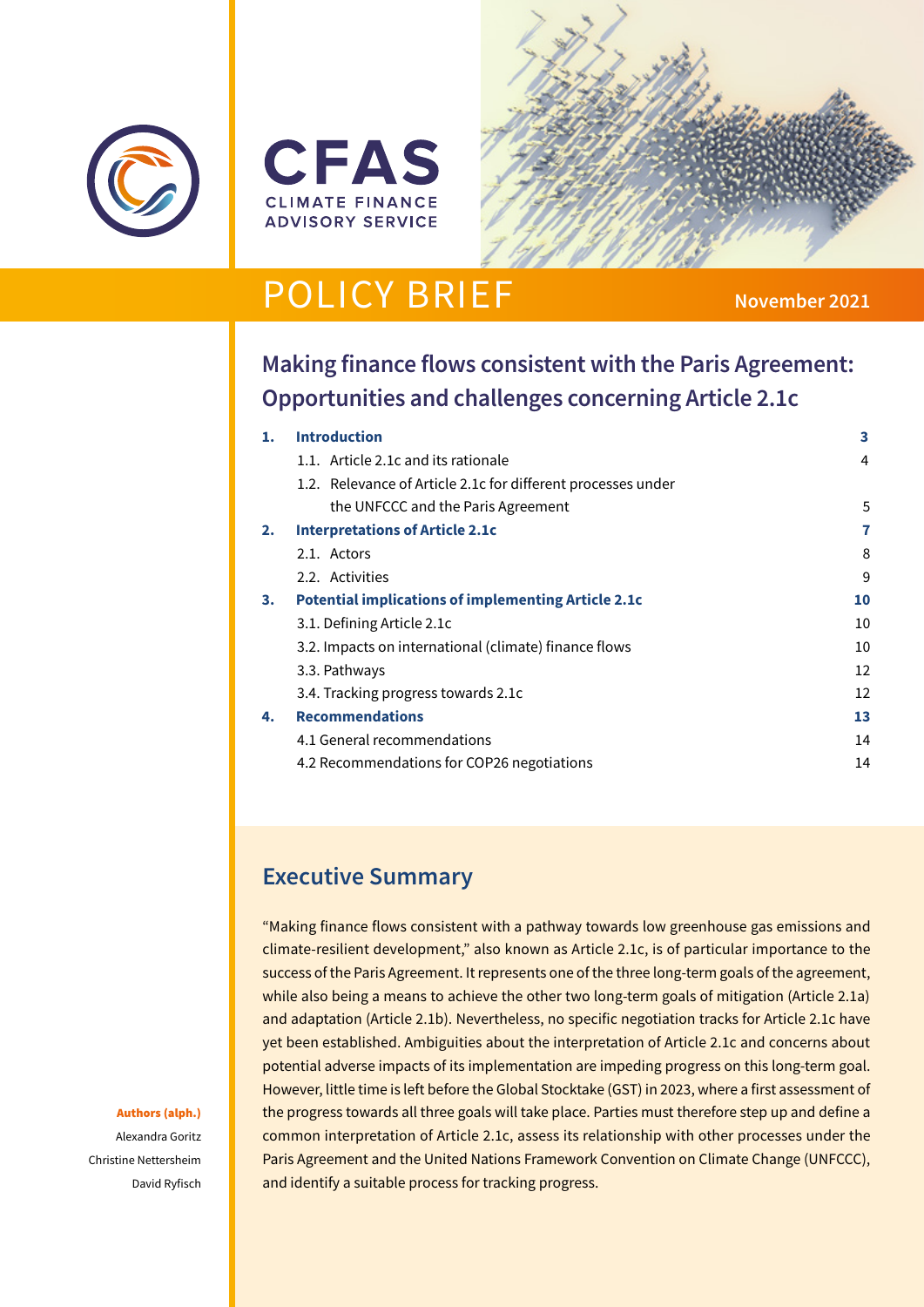### **General recommendations**

- **Leadership on interpreting Article 2.1c: Parties that are** eager to advance work on Article 2.1c need to take the lead in suggesting potential fora and elements to come to a joint interpretation, including consideration of the range of relevant actors and activities that play a role. Parties would need to decide whether to request other fora, e.g. the Standing Committee on Finance (SCF), to advance these questions or whether they prefer to negotiate the content as part of a new agenda item.
- **D** Involving non-Party stakeholders: Since non-Party stakeholders also play a crucial role in the implementation of Article 2.1c, Parties should decide whether to include these actors in a more structured way (e.g. an open platform) or continue playing a top-down role by guiding non-Party stakeholders only through regulation and incentives. Processes similar to the Talanoa Dialogue or the long-term finance workshops on the USD 100 billion goal could provide examples to build on.
- **Assessing the relationship between Article 9 and Article 2.1c:** Reflecting upon the implications for the implementation of Article 2.1c has shown that its relationship with financial flows referred to as climate finance needs to be defined more clearly.<sup>1</sup> This relates to several processes under the UNFCCC and Paris Agreement, particularly processes on: the provision of climate finance as support for developing countries (Article 9); the potential implications for accessing climate finance (e.g. provided through the Financial Mechanism); and the process defining the new collective quantified post-2025 climate finance goal. The provision of climate finance remains an important building block for a collective approach within the climate crisis, alongside alignment efforts. Climate finance should act as a facilitator of Article 2.1c, for example by supporting countries in creating regulatory frameworks to advance Article 2.1c. At the same time, the general alignment of financial flows should not have negative implications on the volume and channels of direct support for climate actions provided to the most vulnerable countries.
- **Increasing support for the implementation of Article 2.1c**: Article 9 constitutes an obligation for developed countries to provide and mobilize support for mitigation and adaptation. This support, which includes financial flows directed to climate mitigation and adaptation, will benefit the implementation of Article 2.1c. However, such support should be expanded for activities that not only explicitly support mitigation and adaptation, but are more directly linked to Article 2.1c, such as the strengthening of sustainable finance and associated regulatory measures that in turn foster investments in mitigation and adaptation actions. Moreover, to be able to report on progress on Article 2.1c, developing countries will require support to develop the capacities to track national progress. To kickstart the gathering of data and information, even in the absence of an established system to track Article 2.1c, developed countries should provide additional support for national Article 2.1c tracking, e.g. through additional resources outside the regular replenishment circle for the Global Environment Facilities (GEF) Capacity Building Initiative for Transparency (CBIT).

### **Recommendations for COP26 negotiations**

- **Article 2.1c under the SCF agenda item:** The results of the Biennial Assessment and Overview of Climate Finance Flows (BA), including the chapter on mapping information relevant to Article 2.1c, could be considered as a separate sub-item under the Agenda item relating to the report of the SCF, in the event that the current provisional agenda will be adopted.<sup>2</sup> Under this agenda item, Parties could, among other things, reflect upon the initial results of the mapping and on the approach taken by the SCF. Against the background of a lack of guidance on the interpretation of Article 2.1c, which has also become evident in discussing the draft BA within the past SCF meetings, the Parties could consider adding a mandate to the SCF to work on guidance on interpretation of Article 2.1c, or at least launch work on Article 2.1c under the SCF agenda item as part of COP26.
- **D** Introducing a separate agenda item for Article 2.1c: Instead of mandating the SCF, Parties could also decide on initiating a separate agenda item on Article 2.1c to enable a

2 See UNFCCC (n.d.a.).

<sup>1</sup> Climate finance is defined according to the SCF in their BA as "flows whose expected effect is aimed at reducing emissions or enhancing sinks of GHG, and/ or reducing vulnerability of and maintaining and increasing the resilience of human and ecological systems to negative climate change impacts." Draft Fourth BA, 2021.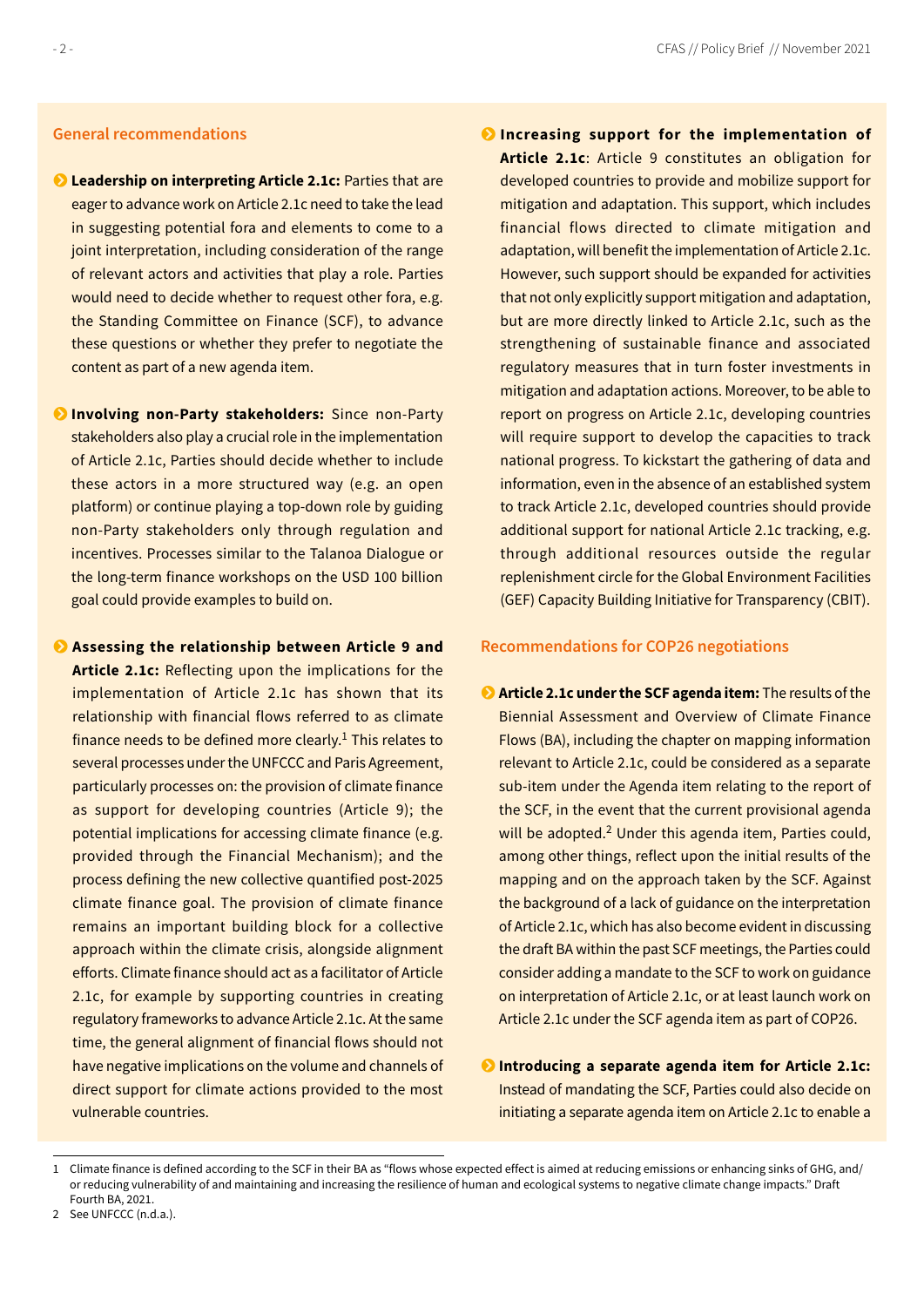<span id="page-2-0"></span>broader discussion on surrounding questions (e.g. data, methodology, support for collecting data on Article 2.1c, guidance to actors, involvement of non-UNFCCC actors).<sup>3</sup> While the provisional agenda does not include such an item, Parties could request to add an agenda item on Article 2.1c to the supplemental agenda prior to COP26. If Parties reached consensus, this would allow work on Article 2.1c to already start at COP26. This agenda item could be placed under the CMA, for example under " 8. Matters relating to finance," where the report from the SCF is also placed, but as a separate item instead of being a sub-item to the SCF. Any agenda item would need to advance discussions on how to track progress towards achieving Article 2.1c, since the enhanced transparency framework (ETF) does not require any reporting and, consequently, no system on tracking Article 2.1c has been established.

 **Clarifying the relationship between the post-2025 target and Article 2.1c:** COP26 marks the starting point on negotiations of a post-2025 goal.<sup>4</sup> At the start of this process, the relationship between the provision of climate finance and Article 2.1c should be addressed. Parties should reach a common understanding as soon as possible that obligations under Article 9 prevail and are not touched by Article 2.1c. The subsequent process should determine how Article 2.1c relates to the post-2025 goal and additional requirements beyond the volume of finance provided, such as a requirement that public financial institutions remove any support for activities not consistent with the goals of the Paris Agreement by a certain date.

**Preparations of the first GST:** The information collection and preparation will commence at the subsidiary bodies (SB) session in November 2021.<sup>5</sup> Apart from the inputs provided through the SCF's BA, a start should be made to collect additional sources of information for assessing Article 2.1c as part of the GST and determine how to address questions such as defining a baseline for measuring progress. The co-facilitators of the technical assessment component of the GST could provide suggestions on the organization of tracking Article 2.1c to steer Parties' attention towards this need.

# **1. Introduction**

At the 21st Conference of the Parties (COP21) in Paris, Parties agreed to three long-term goals, one of which highlights the role of finance flows in achieving climate objectives. This is defined in Article 2.1c of the Paris Agreement. By defining consistency of finance flows with climate objectives as a central issue, this goal adds a systematic and long-term perspective that goes beyond "climate finance," which thus far has been the main focus of finance considerations under the United Nations Framework Convention on Climate (UNFCCC).

*"This Agreement, in enhancing the implementation of the Convention, including its objective, aims to strengthen the global response to the threat of climate change, in the context of sustainable development and efforts to eradicate poverty, including by:* 

*a. Holding the increase in the global average temperature to well below 2°C above pre-industrial levels and pursuing efforts to limit the temperature increase to 1.5°C above pre-industrial levels, recognizing that this would significantly reduce the risks and impacts of climate change;* 

*b. Increasing the ability to adapt to the adverse impacts of climate change and foster climate resilience and low greenhouse gas emissions development, in a manner that does not threaten food production; and* 

*c. Making finance flows consistent with a pathway towards low greenhouse gas emissions and climate-resilient development." Source: Article 2, paragraph 1 of the Paris Agreement*

Since the adoption of the Paris Agreement, different actors have undertaken efforts to operationalize progress toward the goal of Article 2.1c. However, there is still a lack of common understanding about the meaning and the implications of implementing Article 2.1c. This policy brief introduces Article 2.1c and highlights its relevance for different processes under the UNFCCC. In addition, it maps the potential challenges in implementing the article and provides recommendations on how to move forward.

3 Ibid.

<sup>4</sup> See CFAS (2020a).

<sup>5</sup> See UNFCCC (2021).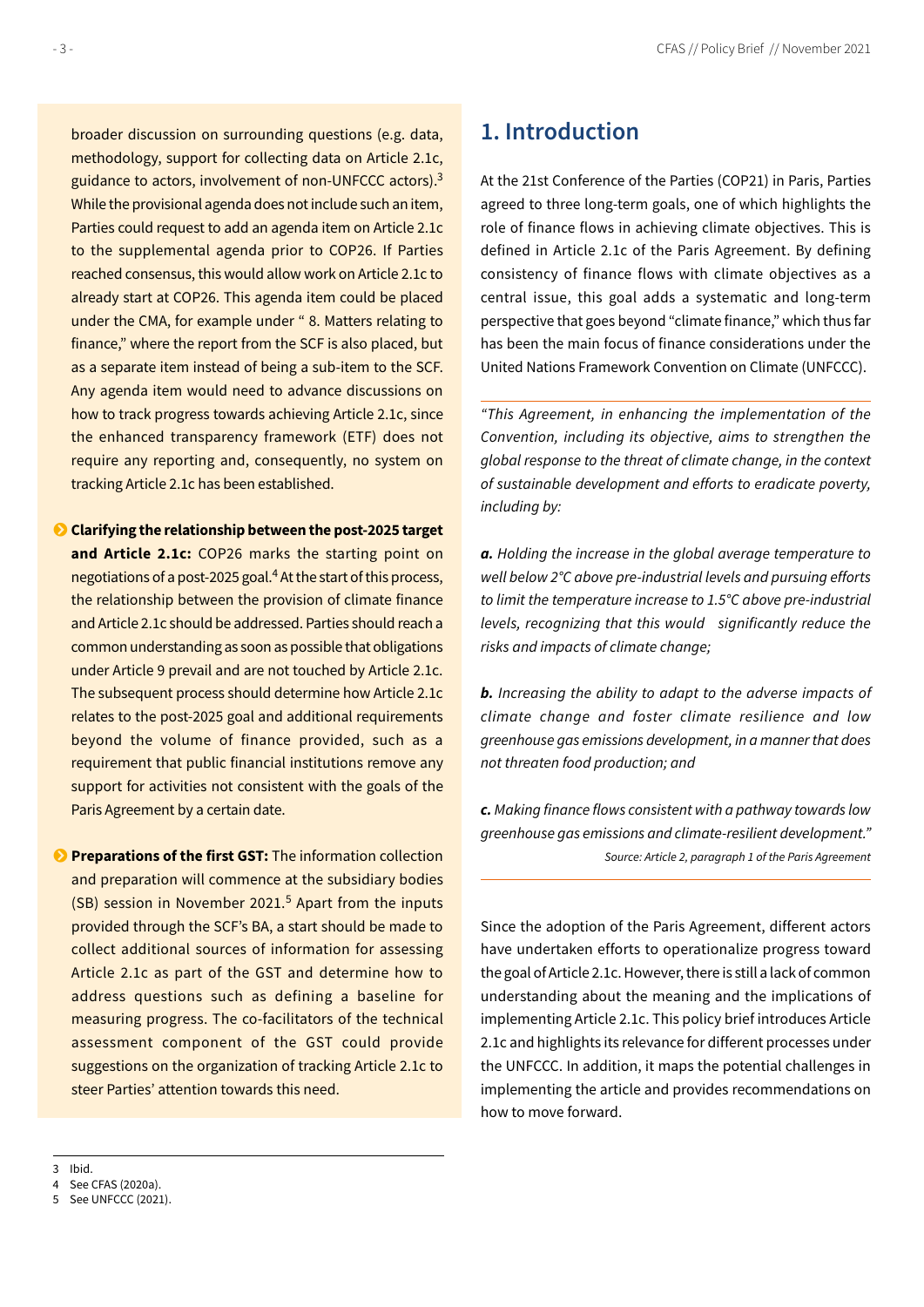# <span id="page-3-0"></span>**1.1. Article 2.1c and its rationale**

Article 2.1c is a complex goal which evolved during the COP21 negotiations to accommodate interests of different negotiation groups (see figure 1).<sup>6</sup> It is one of the three longterm goals of the Paris Agreement, as well as a means for achieving the other two long-term goals of mitigation and adaptation. Under the UNFCCC, references to "finance" so far have focused on finance flows from developed to developing countries with climate objectives, referred to as climate finance. $7$  This is a crucial process for realizing mitigation and adaptation goals, however Article 2.1c recognizes the need for a more systematic shift of finance flows. "[M]aking finance flows consistent" with the goals of the Paris Agreement includes, but goes beyond, climate finance. It relates to all public and private financial flows, both national and international, including financial instruments such as bonds, insurances and equity.8

# **Figure 1: The evolution of Article 2.1c during COP21**

2.1 (a) mitigation 2.1 (b) adaption 5 December (ADP 2-12) Draft agreement and draft decisions of the ADP 2.1 (c) **To pursue a transformation towards**  2.1 (c) **To pursue sustainable development** in a 9 December (COP21) Proposal by the president (V 1  $\omega$  15:00) 12 December (COP21) Adoption

Climate finance

Source: Based on Zamarioli et al. (2021)

- 7 See CFAS (2020b).
- 8 See Draft of Fourth BA.



<sup>6</sup> See Zamarioli et al. (2021).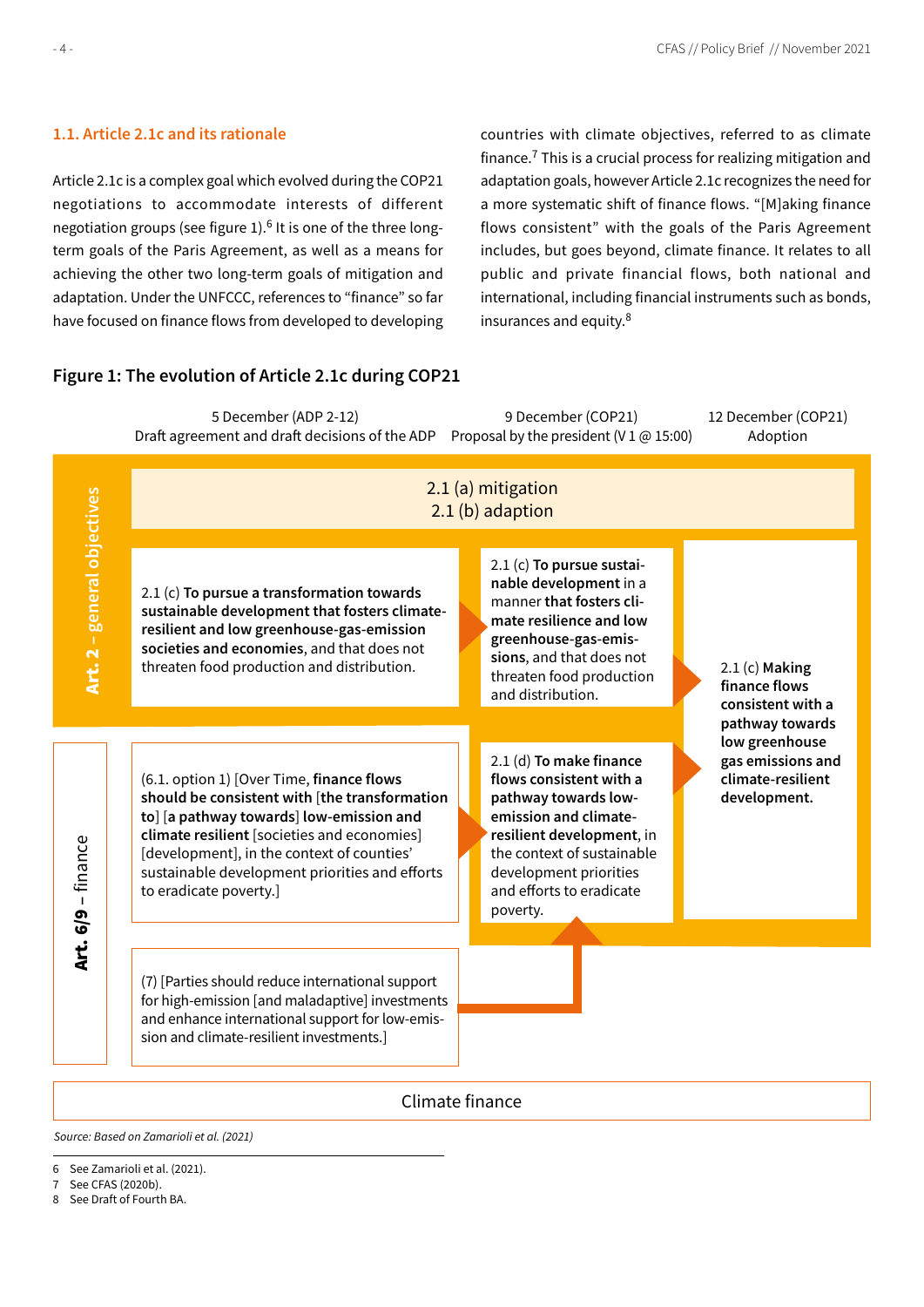<span id="page-4-0"></span>The scope of Article 2.1c offers transformational potential.<sup>9</sup> In 2019, global financial assets amounted to USD 378.9 trillion.<sup>10</sup> In comparison, the Biennial Assessment and Overview of Climate Finance Flows (BA) of the Standing Committee on Finance (SCF) reports that a total of just USD 746 billion in investments had a positive climate relevance in 2018 globally.11 Climate finance flows provided and mobilized from developed countries reached only USD 79.6 billion in 2019.<sup>12</sup> These numbers indicate the scale of the challenge, as well as the opportunities that could arise if all financial flows, not just climate finance, are made consistent with climate objectives.

To be able to assess the consistency of all finance flows with the Paris Agreement, they need to be categorized as consistent or inconsistent (or neutral). This is a complex task which has to account for the technological and political context, and will need to be updated regularly to represent technological advantages and price changes. $13$  Providing this kind of transparency would enable decision-makers to create policies that support the shift away from inconsistent activities and foster investments in activities that contribute to climate objectives. A clear policy environment, in turn, will guide financial decisions of public and private actors. In this way, capital can be allocated to "manage risks and seize opportunities in the transition to net zero."14

# **1.2. Relevance of Article 2.1c for different processes under the UNFCCC and the Paris Agreement**

Article 2.1.c relates to multiple processes under the UNFCCC and the Paris Agreement (see figure 2), including the work of the SCF through its BA, Article 14 (the Global Stocktake), Article 9 (provision and mobilization of finance), Article 3 (Nationally Determined Contributions), and Article 13 (the Enhanced Transparency Framework).

# **Figure 2: Relevance of Article 2.1c to other Paris Agreement and UNFCCC processes**

# **Long-term goal: Article 2, paragraph 1 (c)**

"Making finance flows consistent with a pathway towards low greenhouse gas emissions and climate-resilient development"

**Nationally Determined Contributions (Art.3):**

**Global Stocktake (Art.14)** Assesses progress towards goals of the Paris Agreement, incl. Art. 2.1c (starts in 2023, every 5 years) \*

**Biennal Assessments of the Standing Committee on Finance (SCF)**

**Enhanced Transparency Framework (Art.13)** to ensure that support provided and mobilized through public interventions is Agreement" (Decision 18/CMA.1, para. 121 **Further climate finance provisions related to Art. 2.1c**

**Post-2025 target** consider the aim

**Ex-ante communication (Art. 9.5)**

\*+ input from other institutions, such as mulitlateral development banks (MDBs), Intergovernmental Panel on Climate Change (IPCC) and non-Party stakeholders

9 See Zamarioli et al. (2021).

10 See OECD (2020).

11 See Draft Fourth BA. Note: These include public and private finance flows.

12 See OECD (2021a).

13 See OECD (2019a).

14 See Rydge (2020).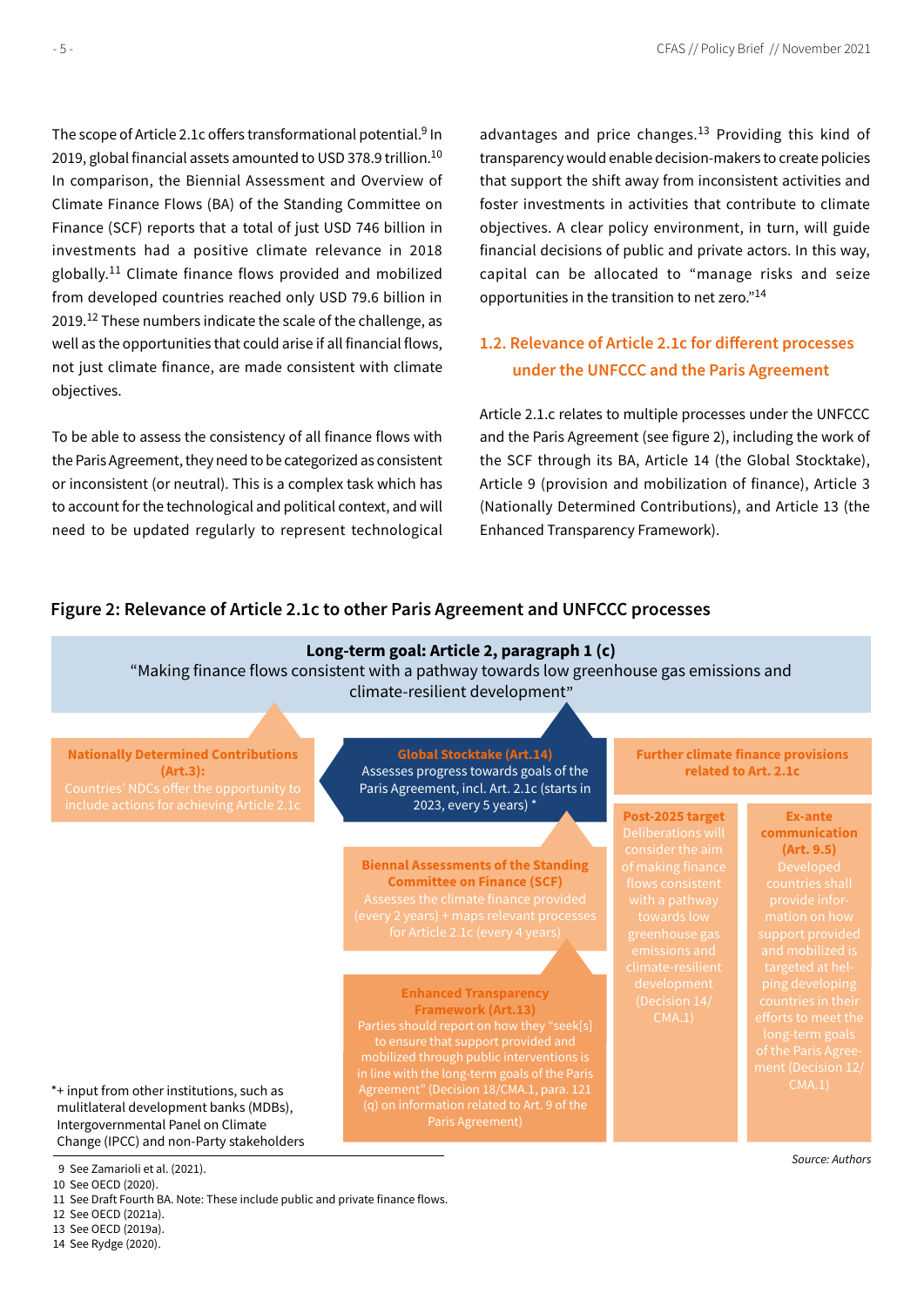**BA of the SCF.** Currently, the central institution for the COP to provide information on Article 2.1c is the SCF. The first report was published in 2014. In 2018, at COP24, the SCF was mandated to "map, every four years, as part of its biennial assessment and overview of climate finance flows, the available information relevant to Article 2, paragraph 1(c), of the Paris Agreement."15 A first comprehensive chapter on Article 2.1.c is included in the fourth BA in 2021 (chapter 4). It includes an overview of relevant actors and initiatives, and also identifies gaps and needs to make finance flows consistent with the Paris Agreement. Instead of providing a comprehensive overview, the first edition of the chapter serves as a starting point. Whether the BA of the SCF will continue to be the (only) institution to cover information on Article 2.1c is still to be seen.

**Article 14.** The results of the BA will also feed into the Global Stocktake (GST, Article 14) taking place in 2023 for the first time.16 The GST provides an overall assessment process of the progress made towards achieving the Paris Agreement goals, including Article 2.1c. It will take place every five years and rely on a range of inputs. These inputs will likely include information from outside of the UNFCCC process.17 This would be particularly important for tracking progress towards Article 2.1c, since finance flows involve a range of public and private actors, and many are already developing tools to ensure consistency with the goals of the Paris Agreement. The Global Stocktake in 2023 should, in turn, help Parties to improve their new nationally determined contributions (NDCs) in the next round in 2025.

**Article 9.** The provision and mobilization of climate finance by developed to developing countries is referenced in Article 9 of the Paris Agreement. To assess the progress on climate finance, Article 9 of the Paris Agreement requests developed countries to:

- Article 9.5: "biennially communicate indicative qualitative and quantitative information" on climate finance *(ex ante finance)*; and
- Article 9.7: "provide transparent and consistent information on support for developing country Parties provided and mobilized through public interventions" *(ex post finance)*.

18 See UNFCCC Decision 12/CMA.1, Annex (m). 19 See UNFCCC Decision 2/CP.15.

21 See UNFCCC Decision 14/CMA.1.

23 Ibid.

Other countries are encouraged to do the same. At COP24 in Katowice, Parties negotiated what kind of information should be reported and agreed to "provide information on how support provided and mobilized is targeted at helping developing countries in their efforts to meet the long-term goals of the Paris Agreement, including by assisting them in efforts to make finance flows consistent with a pathway towards low greenhouse gas emissions and climate-resilient development."18

At COP15 in Copenhagen, developed countries committed to mobilize USD 100 billion a year by 2020.<sup>19</sup> OECD data suggests that in 2019 more than USD 20 billion was still missing to achieve the target.<sup>20</sup> Negotiations on the new collective quantified post-2025 goal are to be initiated at the third meeting of the Parties to the Paris Agreement at COP26 in Glasgow (CMA3). The Katowice decision on the new goal<sup>21</sup> explicitly stated that the deliberations should consider "the aim to strengthen the global response to the threat of climate change in the context of sustainable development and efforts to eradicate poverty, including by making finance flows consistent with a pathway towards low greenhouse gas emissions and climate-resilient development."<sup>22</sup>

Thus, climate finance from developed countries is one crucial aspect for achieving consistency of finance flows with climate objectives. In addition to direct project support, capacity building and creating a supportive policy environment for structural reforms towards Article 2.1c can contribute to necessary shifts.23

**Article 3:** Article 3 of the Paris Agreement notes the relevance of Parties' NDCs for Article 2.1c. Parties "are to undertake and communicate ambitious efforts [...] to achieving the purpose of this Agreement as set out in Article 2." Therefore, NDCs, which are supposed to be submitted every five years, offer an opportunity to include measures and policies that support financial flows consistent with climate objectives.

<sup>15</sup> See UNFCCC Decision 4/CP.24, para.10.

<sup>16</sup> See UNFCCC Decision 19/CMA.1, para 36.

<sup>17</sup> See Whitley et al. (2018).

<sup>20</sup> See OECD (2021a).

<sup>22</sup> See CFAS (2020a).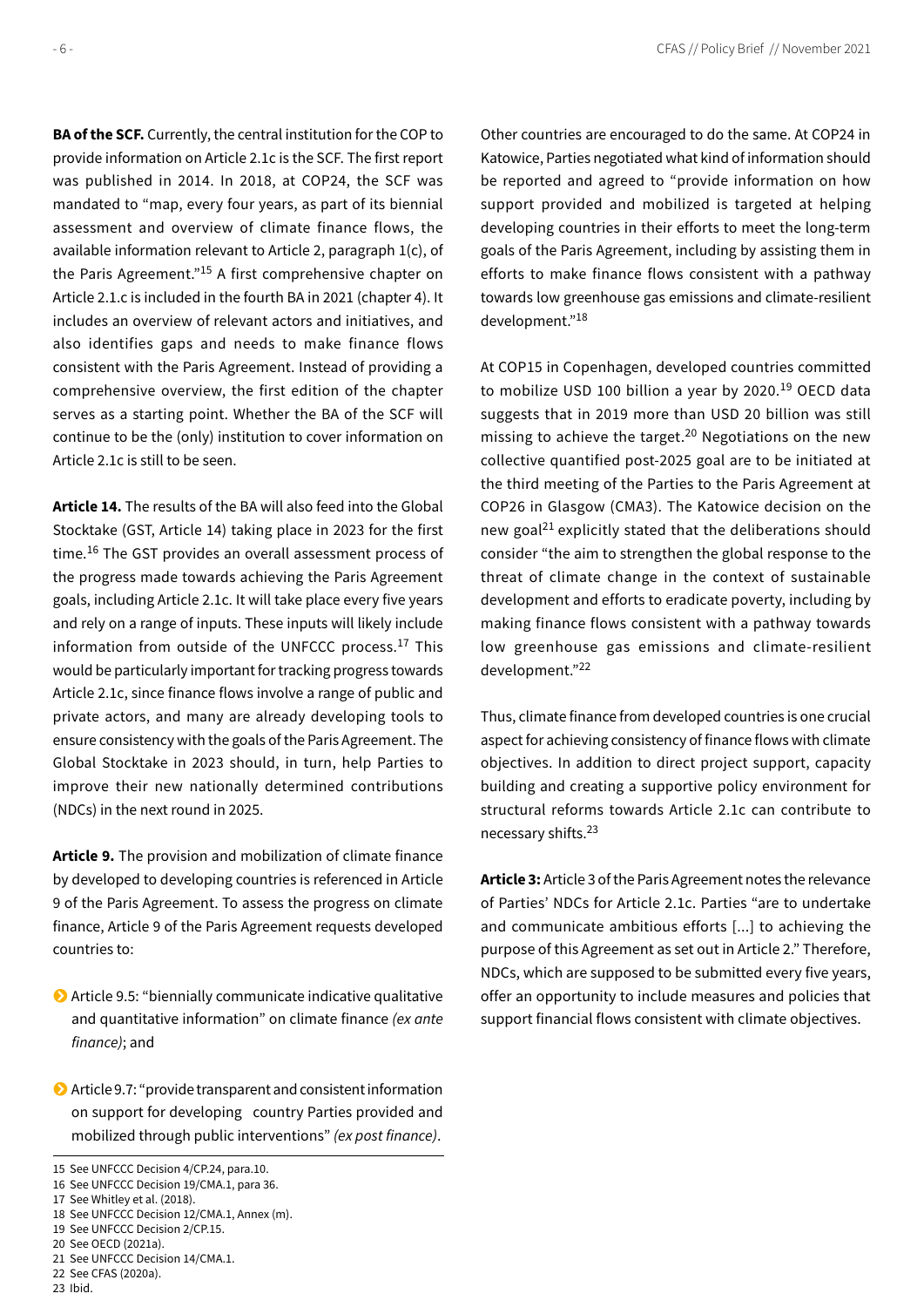# <span id="page-6-0"></span>**Example: Antigua and Barbuda's NDC**

In their updated NDC from 2021, Antigua and Barbuda included a conditional finance target, specifically referring to Article 2.1c of the Paris Agreement:

A legal and technical framework via regulations is agreed as an enabling environment to support the national alignment of all finance flows with a low greenhouse gas emissions, climate resilient development pathway (i.e. achieving Article 2(1)(c) of the Paris Agreement).

**Article 13.** The enhanced transparency framework (ETF) under the UNFCCC (Article 13) lays out key sources of information provided by Parties to assess the progress of NDCs. In the Katowice climate package<sup>24</sup>, Parties agreed to a framework of modalities, procedures and guidelines (MPGs) that apply to all Parties, but also leaves flexibility to developing countries.<sup>25</sup> Paragraph  $121(q)$  of the MPGs refers to the long-term goals of the Paris Agreement, including Article 2.1c ("How it seeks to ensure that support provided and mobilized through public interventions is in line with the long-term goals of the Paris Agreement").<sup>26</sup> From 2024 onwards, countries will have to submit Biennial Transparency Reports (BTR) which will include, among other things, information on finance and support provided by developed countries and finance needs of developing countries. The ETF will also be an important source to inform the Global Stocktake.

# **2. Interpretations of Article 2.1c**

Apart from its phrasing in the Paris Agreement ("[m]aking finance flows consistent with a pathway towards low greenhouse gas emissions and climate-resilient development $^{27}$ ), there is currently no official definition nor more detailed description of Article 2.1c. Moreover, there is no

27 See UN (2015), p. 3.

29 See UNFCCC (n.d.c). 30 See UNFCCC (2021). dedicated work stream within international climate change negotiations to arrive at a definition nor an approach to assessment of Article 2.1c. However, the need for guidance on Article 2.1c is becoming increasingly evident given the task of measuring progress towards the objective (e.g. as part of the first GST in 2023) and the need to hold Parties (or related actors) accountable for their supportive and non-supportive actions.

#### **Mapping of relevant information by the SCF**

Looking at existing processes and bodies under the UNFCCC and the Paris Agreement that are relevant to 2.1c (see figure 2), the strongest input on its interpretation is currently coming from the SCF. Although the SCF has been tasked with mapping potentially relevant information, it has been repeatedly emphasized in SCF meetings that its mandate refers to an open, non-exclusive mapping exercise and that the exercise is not a process leading towards a common, official definition of Article 2.1c.<sup>28</sup>

In relation to climate finance, the SCF has been given the role of guiding institution in defining the term in relation to tracking climate-related financial sources under the UNFCCC, the main task of the BA. To date, this process has not led to an official definition of climate finance, but rather a working definition and an ongoing process on how to improve the term's assessment. The work on Article 2.1c could build upon these experiences. However, the scope of Article 2.1c goes beyond that of climate finance (see table 1) and involves other financial flows that would have to be assessed against their supportive or non-supportive role toward the goals of the Paris Agreement.

#### **Preparation of the first GST**

While the SCF is going ahead with its mapping exercise, the GST represents the forum in which progress on Article 2.1c, as well as other objectives, will be discussed.<sup>29</sup> Since the GST is a new format, with the first edition to take place in 2023, its implementation is currently still in preparation. In September 2021, a revised non-paper was published by the Chairs of the SBSTA and the SBI to assist Parties and other stakeholders in their preparation for the first GST.<sup>30</sup> The non-paper includes organizational information as well as guiding questions for all components of the GST. Related to Article 2.1c, it includes the questions of what evidence and methodologies exist for

<sup>24</sup> See UNFCCC, Decision 18/CMA.1, Annex.

<sup>25</sup> See UNFCCC (n.d.b.).

<sup>26</sup> See UNFCCC Decision 18/CMA.1., Annex, para.121(q).

<sup>28</sup> See UN Climate Change n.d., Note: Recordings of the past SCF meetings are available on the YouTube Channel of the UNFCCC Secretariat.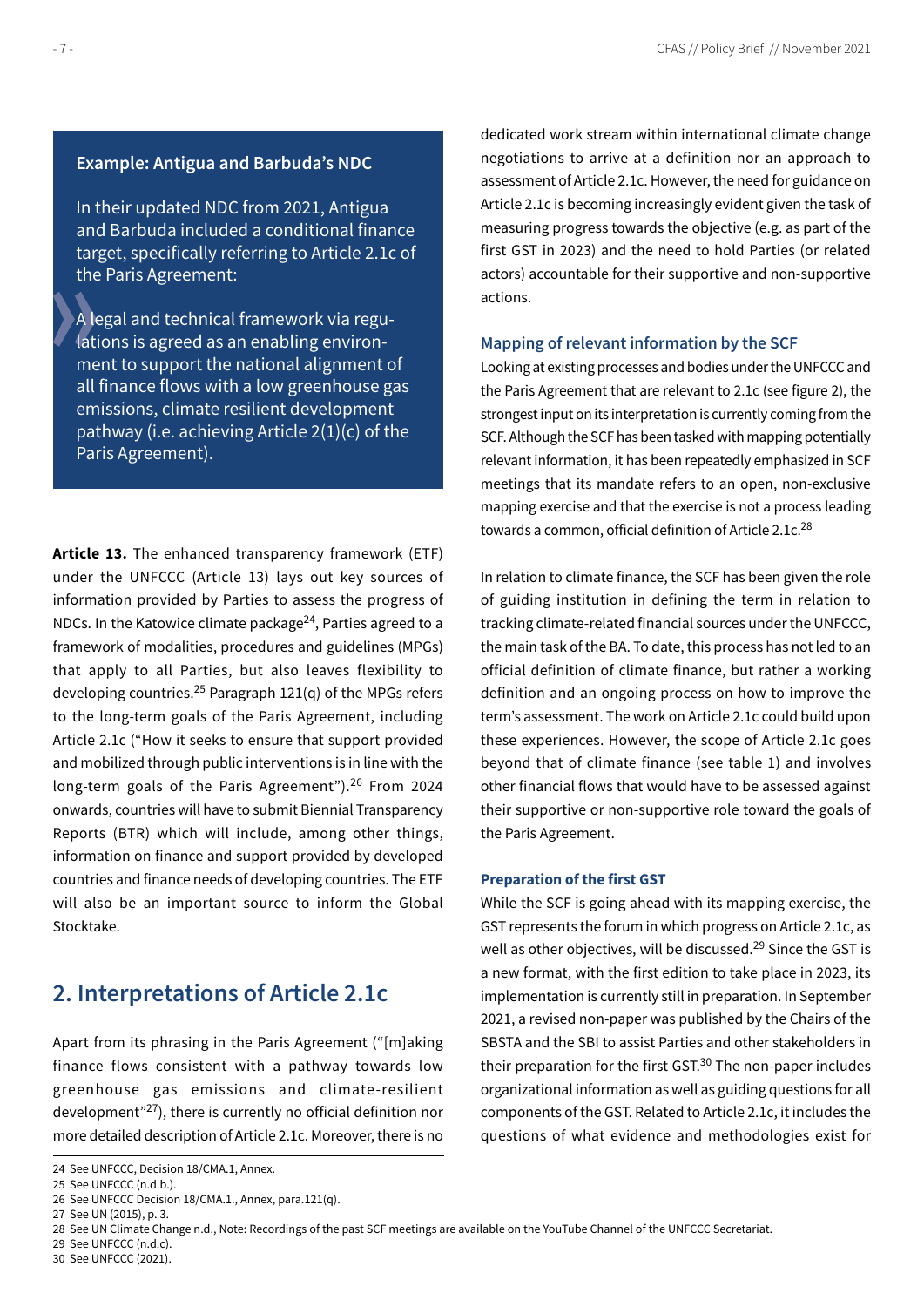| Scope of                    | Finance to activities aimed to contribute to climate objectives |                             |
|-----------------------------|-----------------------------------------------------------------|-----------------------------|
| climate finance<br>tracking | Finance to activities with climate-related co-benefits          | Scope of<br>Article 2.1c-   |
|                             | Finance to activities with no particular climate-related impact | related finance<br>tracking |
|                             | Finance to activities that undermine climate objectives         |                             |

# <span id="page-7-0"></span>**Table 1: Respective scopes of Article 2.1c-related and climate finance tracking**

Source: Based on OECD 2019

taking stock of its implementation and what data is available based on this. It does not provide a framework or an exemplary list of relevant sources to be considered. It calls upon the co-facilitators of the GST to provide a clearer narrative for each of the GST's elements.31

The current efforts by the SCF to map relevant information and the early preparatory stage of the GST shows that there is still a lot of room for interpretation in relation to Article 2.1c. On the one hand, this is an acknowledgement of its complexity. On the other hand, it raises the question as to how its implementation and the related assessment can be undertaken in a thorough manner. To get a better idea of the underlying challenges in interpreting Article 2.1c, the following sub-chapters will address two relevant elements, namely actors and activities.

### **2.1. Actors**

While Parties, meaning country governments, are signatories to the Paris Agreement, the phrasing of Article 2.1c involves the general term "financial flows," $32$  implying that this involves all actors, public and non-public, with a role in managing and distributing financial resources.<sup>33</sup> This means governments would be primarily responsible for ensuring the implementation of Article 2.1c, while a much wider group of stakeholders will actually create the "real-world impacts."34 Public institutions could take leadership in implementing the goal by: aligning their own financial

activities (e.g. government budgets); creating an enabling environment (e.g. through financial policies and regulation); and aligning financial activities within their sphere of influence (e.g. public finance institutions such as Development Finance Institutions [DFI]).35 In the case of DFIs, according to available data, this has already started to happen. For example, the 2018 BA states that DFIs "adopted several tools and criteria for making finance consistent with mitigation and adaptation objectives" (e.g. positive lists with investment priorities, negative lists with sectors excluded from financing, and quantitative conditions such as emissions intensity of investments in the power sector).<sup>36</sup> Information compiled by the Climate Policy Initiative (CPI) also confirms that public finance institutions have started to take a proactive role.<sup>37</sup> While progress is being made, the 2018 BA also found that public finance institutions, including DFIs, still finance activities related to fossil fuels.38 Multilateral development banks (MDBs) alone provided USD 3 billion in support for fossil fuels in 2020.<sup>39</sup>

For their part, private sector actors are also moving ahead with initiatives, such as the International Investors Group on Climate Change (IIGCC) and its Paris Aligned Investment Initiative (PAII), which represents investors managing USD 33 trillion in assets. The IIGCC provides its members with a platform for discussing capital allocation decisions in light of climate change and for reaching out collectively to other stakeholders, such as policymakers.40

31 Parties were encouraged to nominate co-facilitators until August 2021. Till September 2021, developed country Parties nominated Mr. Farhan Akhtar from the United States, while there was not yet a nominee for developing countries at that point in time (UNFCCC 2021).

<sup>32</sup> See UN (2015), p. 3.

<sup>33</sup> See SCF (2019), p. 45ff.

<sup>34</sup> See Bodle/Noens (2018), p. 253.

<sup>35</sup> See Whitley et. al. (2018), p. 12.

<sup>36</sup> See SCF (2019), p. 48.

<sup>37</sup> See CPI (2019), p. 28f, Note: CPI says that DFI could go even further by, for example, also examining their partnerships with the private sector.

<sup>38</sup> See SCF (2019), p. 105.

<sup>39</sup> See IISD (2021).

<sup>40</sup> See IIGCC (n.d.).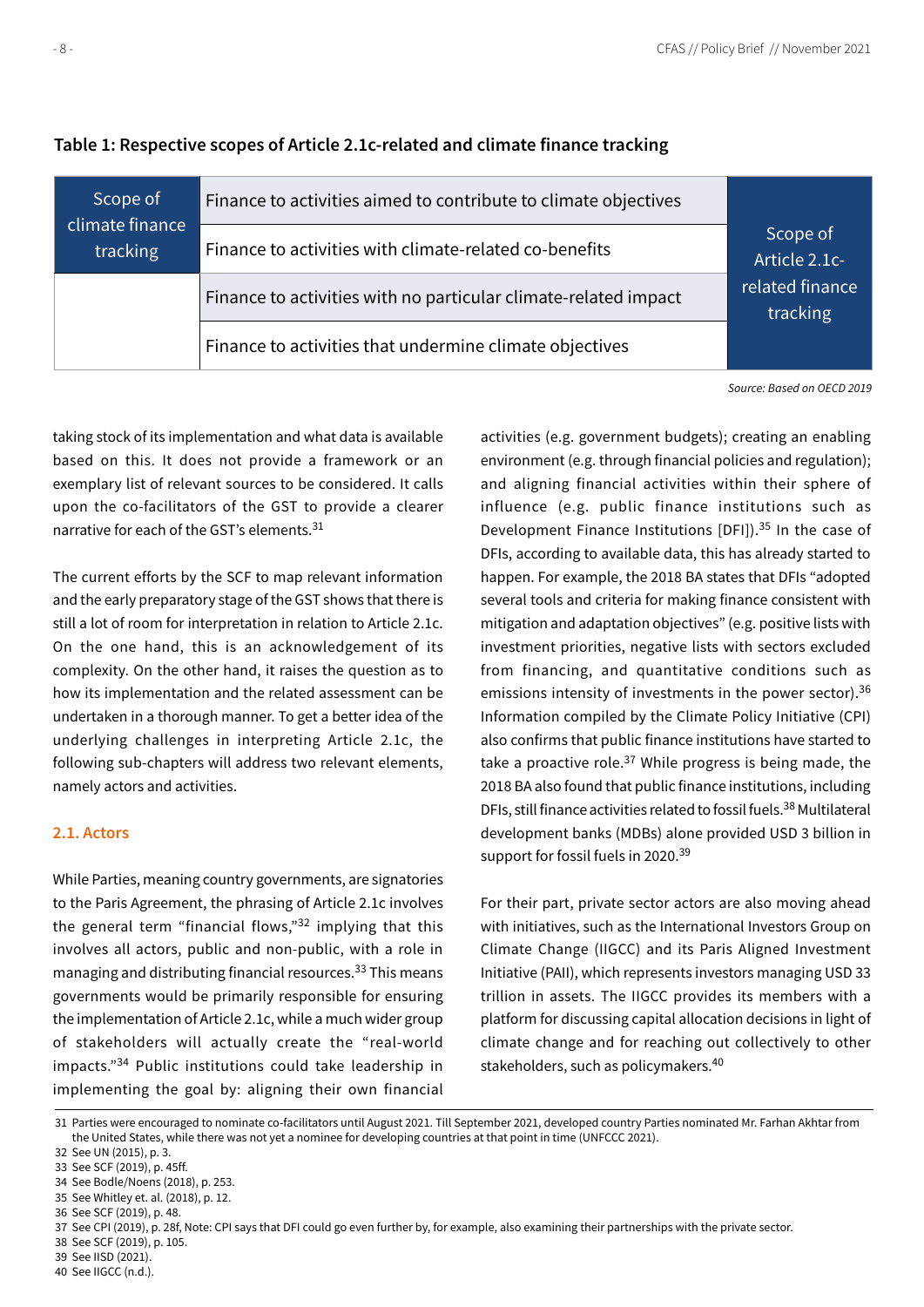<span id="page-8-0"></span>Governments are also playing a role in providing guidance and contributing to the harmonization of approaches taken by actors. One example is the Coalition of Finance Ministers for Climate Action, which brings together fiscal and economic policymakers from 65 countries. The Coalition has identified a range of activities for finance ministries to support the alignment of finance flows with the Paris Agreement, including awareness-raising within the financial sector about tools and methodologies; encouraging system-wide sustainability and climate initiatives; and setting up monitoring mechanisms.41

#### **2.2. Activities**

To become active on Art 2.1c, it is necessary for both public and private sector actors to understand what activities could be relevant. Does it mean climateproofing all financing related activities and, if so, how? Does it mean completely divesting from activities that are not consistent with climate objectives, including fossil fuel subsidies? Does it mean proactively influencing financing towards climate action (e.g. increasing the overall financing volume for such projects compared to projects targeting other impacts)? So far, the range of activities and the minimum requirements they must fulfil has yet to be clarified by UNFCCC Parties, who agreed upon this long-term goal. While this flexibility reflects the long-term vision of Article 2.1c (i.e. relevant activities could change over time) and the need to take into consideration different circumstances and pathways of countries or actors, a lack of guidance on which activities to prioritize or which requirements to set, can also lead to a choice for less ambitious actions.

Based on the phrasing of Article 2.1c, "financial flows" are the subject matter and the goal of the activities should be to ensure "consisten[cy] with a pathway towards low greenhouse gas emissions and climate-resilient development."42 The word pathway implies that there are multiple ways of achieving the goal, without including or excluding specific activities, and that there is a wider spectrum of ambition connected to these activities. This refers to potential conflicts between climate and development goals that are currently being addressed through transition strategies, e.g. the reliance on fossil fuels of some countries makes it more difficult for them to enable the shift to renewable sources due to economic and social implications. This has already led to debates outside the UNFCCC context, for example, among financial sector actors (i.e. banks, institutional investors) about what Paris Agreement alignment (or misalignment) means<sup>43</sup> and whether "transition finance" could also be counted towards the objective.<sup>44</sup> Meanwhile, some government efforts have been directed toward development of classification systems, with the EU taxonomy for sustainable activities being the most prominent example.45

Within the UNFCCC context, the SCF provided an initial overview of "emerging practices and metrics" that could be of relevance for Article 2.1c in its 2018 BA report.<sup>46</sup> This overview focused on financial sector actors' and their instruments (i.e. bank lending, bond markets, listed equity, private equity, insurance and reinsurance, assets under management, financial services). It included data on financial flows and stocks consistent with low greenhouse gas emissions and climate resilient pathways, as well as information on the integration of climate considerations in decision-making. The comprehensive chapter on Article 2.1c in the 2020 BA report broadens its scope, also taking into account, for example, actions by public sector actors and initiatives involving cooperation between public and private sector actors.<sup>47</sup>

# **3. Potential implications of implementing Article 2.1c**

Against the background of uncertainty about the interpretation of Article 2.1c, this chapter sheds light on the potential implications of implementing Article 2.1c. The identified topics have been derived from a roundtable discussion which was organized as input into this policy brief (held virtually and using Chatham House Rules). The roundtable involved negotiators from both developed and developing country constituencies. The goal of this chapter is to provide an overview of the most pressing issues to be addressed in further discussions on the implementation of Article 2.1c.

<sup>41</sup> See The Coalition of Finance Ministers for Climate Action (2021a), p 10.

<sup>42</sup> See UN (2015), p. 3.

<sup>43</sup> See The Coalition of Finance Ministers for Climate Action (2021b).

<sup>44</sup> See Tandon (2021).

<sup>45</sup> See European Commission (2021). 46 See SCF (2019), p 45ff.

<sup>47</sup> See UN Climate Change (n.d.), Note: On 2 September, a virtual stakeholder dialogue on the latest status of reports to be developed by the SCF, including the BA, took place.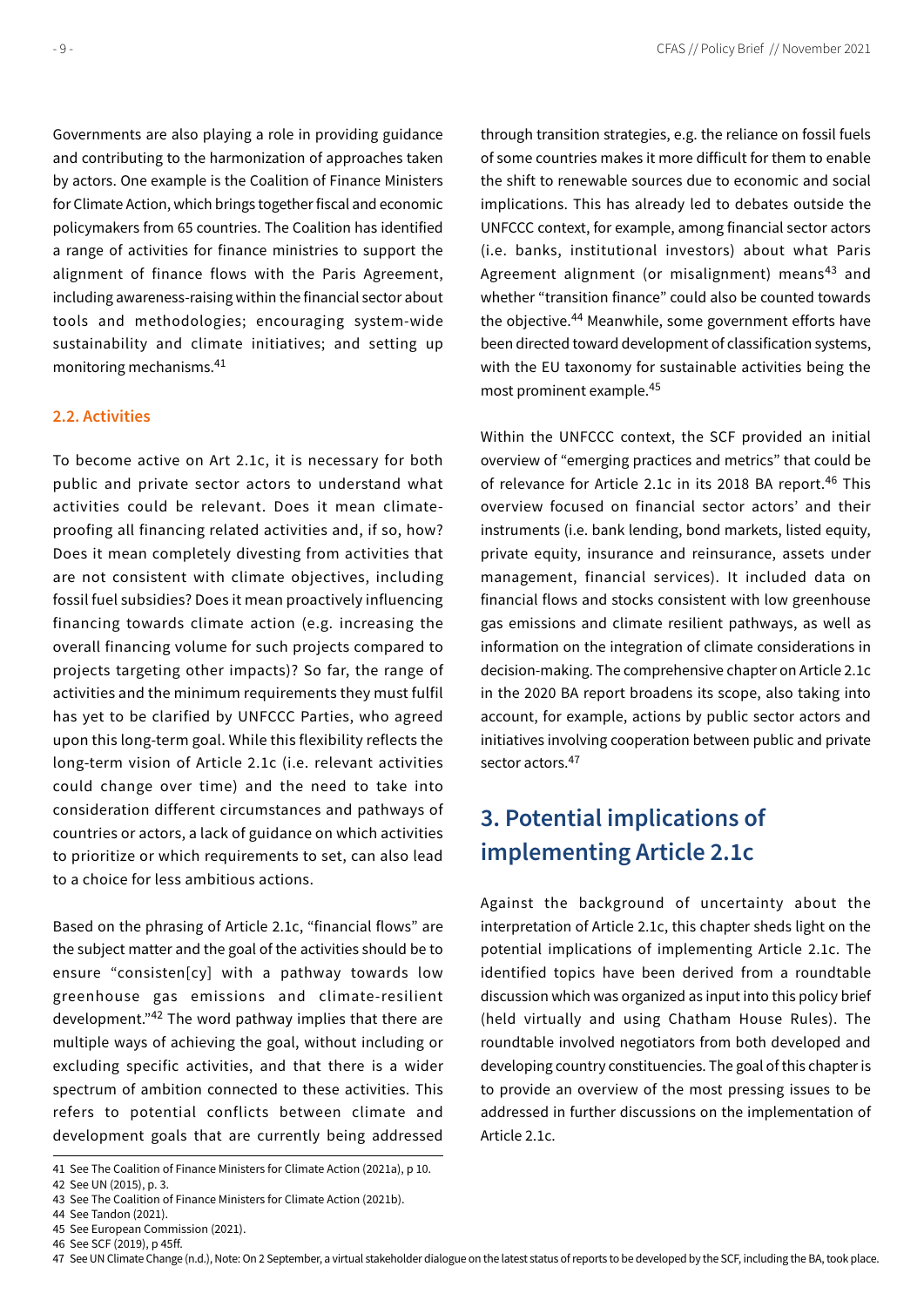#### <span id="page-9-0"></span>**3.1. Defining Article 2.1c**

It has already been noted that the absence of a clear definition of Article 2.1c is a challenge for actors aiming to implement, or work towards implementation, of the article. But the process of deriving a common definition of Article 2.1c is a challenge in and of itself. Lessons learned in this regard could be drawn from the issue of finding a common definition for climate finance among Parties to the UNFCCC, which to date has not happened. The definition of climate finance applied by the SCF is a so-called working or operational definition. For each new BA, the SCF provides an overview of the definitions applied by different actors. $48$  This raises the question as to whether the different views of Parties could be aligned for a more detailed definition of Article 2.1c.

The variety of views on the meaning and implications of Article 2.1c relates to the fact that Parties find themselves in different circumstances, economically and socially. The different perspectives revolve around the question of suitable activities (e.g. whether fossil fuel activities by financial actors should cease immediately or continue for a while for development purposes). While certain economies may easily shift or are already on a low-carbon pathway, others struggle with transitional challenges related to development aspects, such as securing employment opportunities ("just transition") or counting on royalties from extracting fossil fuels for state budgets. Looking at the process of developing the EU taxonomy shows that finding an agreement on relevant activities even among actors in a relatively comparable economic situation can be a big challenge (e.g. reflected in the intense debate around including natural gas).<sup>49</sup>

Lastly, aligning all financial flows requires private sector actors to take a more active role in steering their financial resources, beyond just the private sector activities that are mobilized through public climate finance. Within the process of finding a definition of Article 2.1c, whether and how non-UNFCCC actors could or should be considered would have to be discussed.

If Parties decided to refrain from developing a common definition for Article 2.1c, a way to provide guidance towards its implementation and related measurement could be starting an open collection of relevant activities with the option to discuss a potential prioritization of actions for a specific timeframe. However, to launch any discussion on such a process would depend on the availability of the respective forum or workstream to deal with such questions. It could be part of the negotiations or addressed by a process on the sidelines, such as the Talanoa Dialogue, and could enable strong engagement by non-Party stakeholders.<sup>50</sup> At the moment, Article 2.1c is mainly integrated into other processes (e.g. under the SCF mandate or the GST). Parties to the UNFCCC would need to decide whether this topic should receive a higher level of attention.

#### **3.2. Impacts on international (climate) finance flows**

The link between Article 2.1c and Article 9 is one of the most debated issues and is rooted in the evolution of Article 2.1c. As figure 1 shows, the reference to consistent finance flows was moved from the finance section (Article 6/9) to a general goal (Article 2) during the negotiations. Therefore, interpretations of negotiators on how these two articles relate to each other range from Article 9 having no relation to Article 2.1c to Article 9 as inherently part of Article 2.1c, since it also concerns financial flows. As mentioned above, Article 2.1c refers to *all* finance flows, not only the ones from developed to developing countries in accordance with Article 9. Although the two articles have to be differentiated in terms of their scope, aim and responsibilities, there are links that have to be considered to increase synergies and reduce potentially negative effects in the implementation of both articles (see figure 3).

Most importantly, developing countries are concerned that increasing attention on Article 2.1c could lead developed countries to neglect their obligations under Article 9. This stems from the different views on the extent to which Article 9 is part of Article 2.1c. Clarifying the differences in obligations and assessing the relationship between Article 9 and Article 2.1c more thoroughly could help to reduce these concerns. It should be communicated very clearly that developed countries obligations under Article 9 to provide and mobilize climate finance to developing countries will in no way be reduced with the implementation of Article 2.1c. As climate finance flows are finance flows to be considered under Article 2.1c, these flows also need to be consistent with the goals of

<sup>48</sup> See SCF (2019) for the latest overview.

<sup>49</sup> See European Commission (2021), Euractiv (2021).

<sup>50</sup> See UNFCCC (n.d.d.).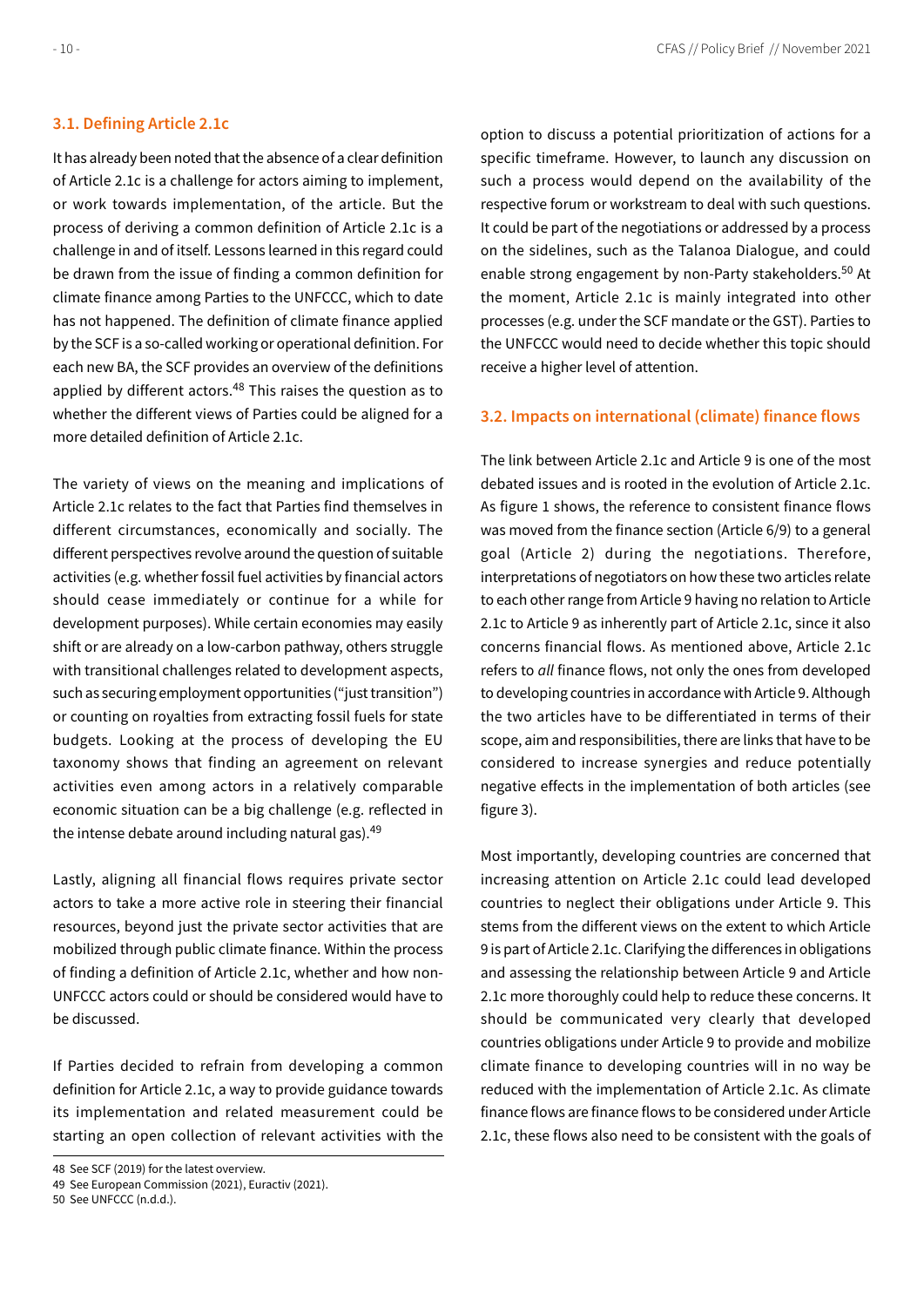

# **Figure 3: Potential links between Article 2.1c and Article 9**

**Article 9:** Developed countries' obligation to provide and mobilize financial resources to assist developing countries with respect to both mitigation and adaptation

 \* As long as the entity displays a plan to make its portfolio progressively consistent with low GHG emissions and climate-resilient development pathway.

Source: Authors

\*\* This also entails resources that indirectly contribute to achieving Article 2.1c, by e.g. supporting the greening of the financial sector.

the Paris Agreement. With the post-2025 target negotiations yet to start, these concerns should be addressed at the outset of the talks to avoid confusion and corresponding tensions in the negotiations.

Another potential implication of the implementation of Article 2.1c concerns access to finance for developing countries. If the consistency of activities with climate objectives becomes a prerequisite to access finance from multilateral climate funds (as has been suggested in the GCF re-accreditation processes of the Development Bank of Southern Africa<sup>51</sup>), this would pose a challenge for many countries. Funds for climate action are already contested, while access to climate finance for developing countries is crucial for building resilience and

52 See CFAS (2021b).

meeting mitigation targets.52 Thus, rejecting access to finance for these countries based on Article 2.1c risks inhibiting their transformation to low-carbon and climate-resilient development, which needs to be avoided. These funds should be used to support countries' activities towards achieving Article 2.1c, as well as to support institutions channeling the funds to accelerate their portfolio transition.

Similarly, transparency on climate risks could inhibit international investments from already financially strapped and particularly vulnerable countries.<sup>53</sup> The risks of investing in climate vulnerable countries might become too high for many investors as they increasingly factor in climate risks, resulting in an increased cost of financing.<sup>54</sup> This would make

<sup>51</sup> See Climate Home News (2021).

<sup>53</sup> See Zamarioli et al. (2021).

<sup>54</sup> See Volz et al. (2020).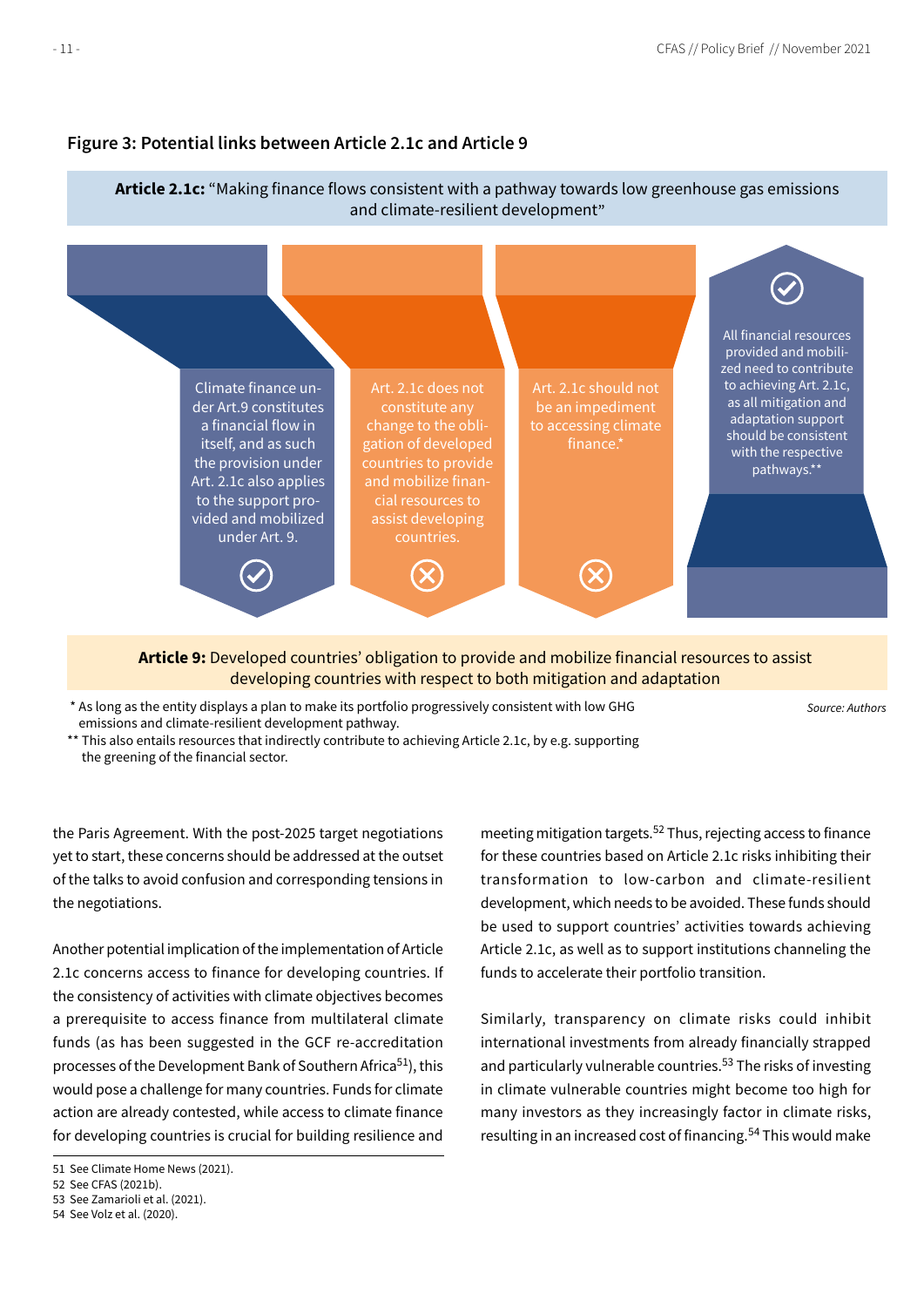<span id="page-11-0"></span>international financial support by public institutions critical for reducing the additional financial burden (associated with climate-induced increases in capital costs) that could face the most climate vulnerable countries.

#### **3.3. Pathways**

The reference of "[...] *pathway* towards low greenhouse gas emissions and climate-resilient development" in Article 2.1c is another formulation that leaves room for debate. There is no one clear pathway, but rather many different pathways that can be used to assess consistency of activities with the goals of the Paris Agreement. National or sectoral pathways, for example, can be used to derive benchmarks and compliance and exclusion lists that help categorize activities.55 The taxonomy of the EU presents one example for such an exercise.56

The wording was also chosen to reflect different country contexts. Many countries fear that a fast transition towards low-emissions will hold back their economic and social development. Particularly countries with high shares of fossil fuels in their energy mix are concerned by this and highlight the "principle of common but differentiated responsibilities and respective capabilities, in light of different national circumstances," which was reiterated in Article 2.2 of the Paris Agreement. Countries' dependence on fossil fuels poses challenges that have to be managed carefully. For example, countries are generating important tax revenues from fossil fuel industries, which are difficult to replace. However, fossil fuels are also strongly subsidized by governments across the world. The G20 alone provided over USD 584 billion in support (e.g. price support, direct budget transfers and tax expenditures) of fossil fuels (annual average between 2017- 2019).<sup>57</sup> This skews the real costs of fossil fuels. These financial flows would need to be redirected to implement Article 2.1c, which could in turn help to buffer declining tax revenues from fossil fuels. Next to financial concerns, social issues, particularly potential job losses within fossil fuel industries, inhibit policymakers from taking stronger action. Discussions around the implementation of Article 2.1c should therefore consider how to make the transition pathway as just and equitable as possible for all parts of the population.

56 See European Commission (2021).

Given the variety of pathways, more guidance is needed on which pathways are suitable to be considered consistent with the Paris Agreement. It should be clarified that pathways have to be compatible with the 1.5°C temperature goal and should be country-specific. For example, the World Energy Outlook of 2021 (WEO) by the International Energy Agency (IEA) outlines a pathway to achieve an energy transition compatible with a 1.5°C warming.<sup>58</sup> The WEO21 points out that policy and regulatory reforms in combination with climate finance commitments by developed countries and public financial institutions will be necessary to push the transition forward.

#### **3.4. Tracking progress towards 2.1c**

Progress on implementing Article 2.1c, among other objectives of the Paris Agreement, will be presented and discussed at the first GST in 2023 (see figure 4). Although the UNFCCC has much experience in providing guidance on different reporting formats, reporting in relation to Article 2.1c has yet to be defined. According to the latest guidance on the GST, the nonpaper by the SBSTA and SBI chairs, the process of collecting methodologies and relevant data has yet to start. The relative openness to interpreting Article 2.1c implies that reporting on Article 2.1c could be similarly open. It could entail assembling a wide variety of quantitative and qualitative sources. Guidance would therefore be needed on how to define and measure progress, including the question of what constitutes a baseline.

It is not currently clear what types of sources will be considered for gathering relevant information. Generally, the Enhanced Transparency Framework (ETF) will provide for a breadth of information; yet, the ETF does not foresee Parties to report their progress towards achieving Article 2.1c.<sup>59</sup> Moreover, the GST is meant to focus on a global assessment, and not on country-specific information<sup>60</sup>. Currently, the SCF has been put in the position of delivering an initial mapping of relevant information on Article 2.1c as a chapter in its upcoming BA. The decision on the GST mentioned the SCF's BA as a necessary source to be considered.<sup>61</sup> However, it is open to discussion if this is to be seen as the only starting point for the framework of tracking Article 2.1c. The discussions in the SCF on the draft BA revealed that there are still diverging views on Article 2.1c, including on what data is to be collected and how to interpret or present it.62 *(Figure 4)*

<sup>55</sup> The Fourth BA (2021) names various examples of what could be used as a pathway. The OECD (2021b) maps several initiatives (taxonomies, guidances and principles) of public and private actors for transition finance.

<sup>57</sup> See IISD (2020).

<sup>58</sup> See IEA WEO (2021).

<sup>59</sup> See UNFCCC (2020).

<sup>60</sup> See UNFCCC Decision 19/CMA.1.

<sup>61</sup> See UNFCCC Decision 19/CMA.1, p. 57.

<sup>62</sup> See recordings of 2021 SCF meetings on UN Climate Change n.d. or summaries of past SCF meetings at CFAS (2021a).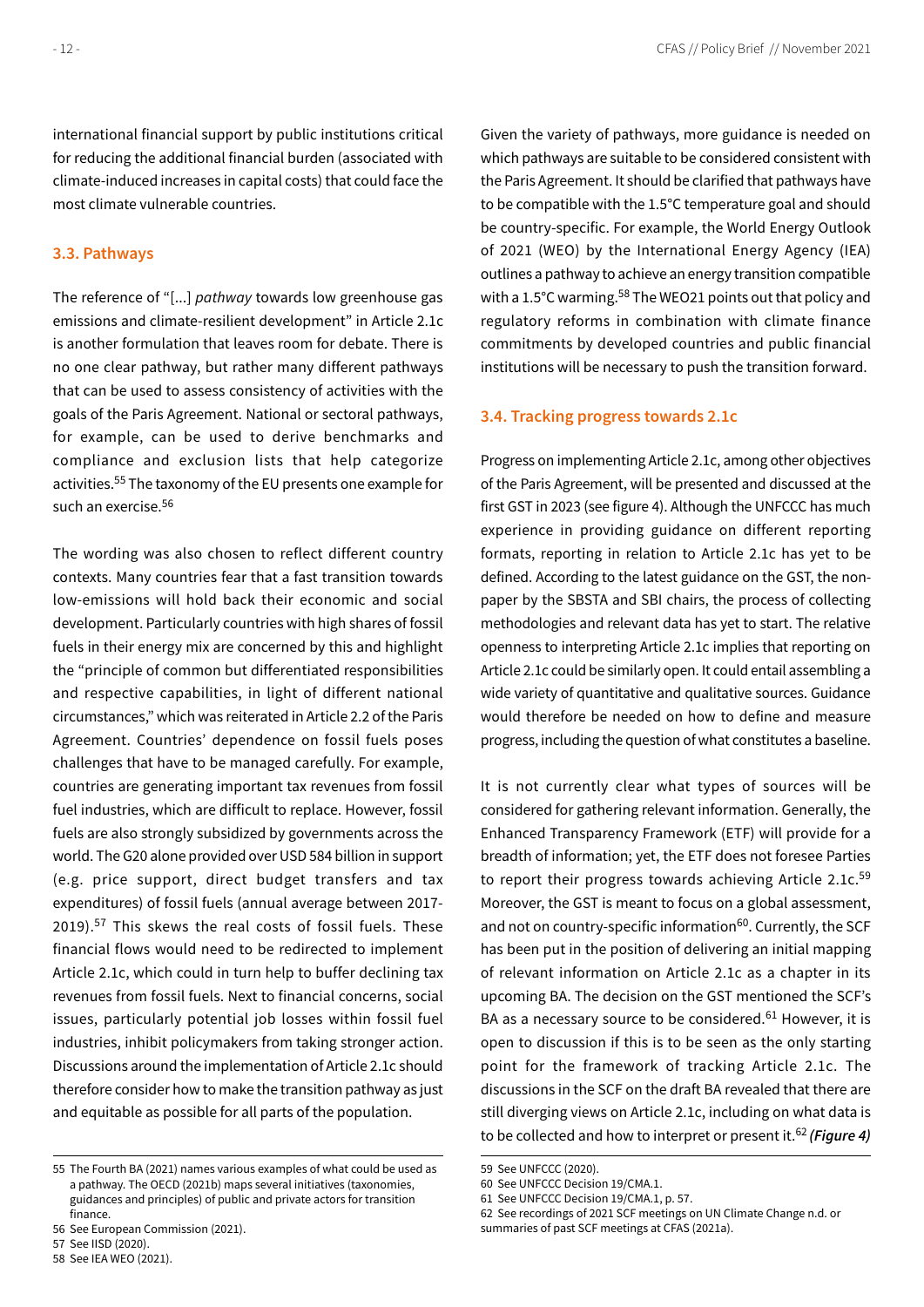### <span id="page-12-0"></span>**Figure 4: Timeline for the first GST in 2023**



Source: Based on WRI n.d.

# **4. Recommendations**

While the phrasing of Article 2.1c appears to be relatively simple, its implications could be far reaching – perhaps even leading towards a climate-friendly transformation of global finance.63 However, a closer look at uncertainties around its interpretation, as well as different concerns and opinions about its implementation, reveals that some open questions may need to be resolved to realize the full potential of Article 2.1c. One driver for dedicating more attention to these questions is the integration of Article 2.1c within the reporting framework under the Paris Agreement, namely the upcoming GST in 2023. This process makes it necessary to engage more deeply with the question on how to assess progress towards Article 2.1c, indirectly touching upon the topics of its interpretation and implementation. Against this background, Parties are urged to identify a suitable process in which these questions could be addressed effectively, while at the same time accommodating varying opinions. The following section includes general recommendations on a way forward on Article 2.1c as well as suggestions on how to act on the topic within upcoming COP26 negotiations.

<sup>63</sup> Zamarioli et. al. (2021).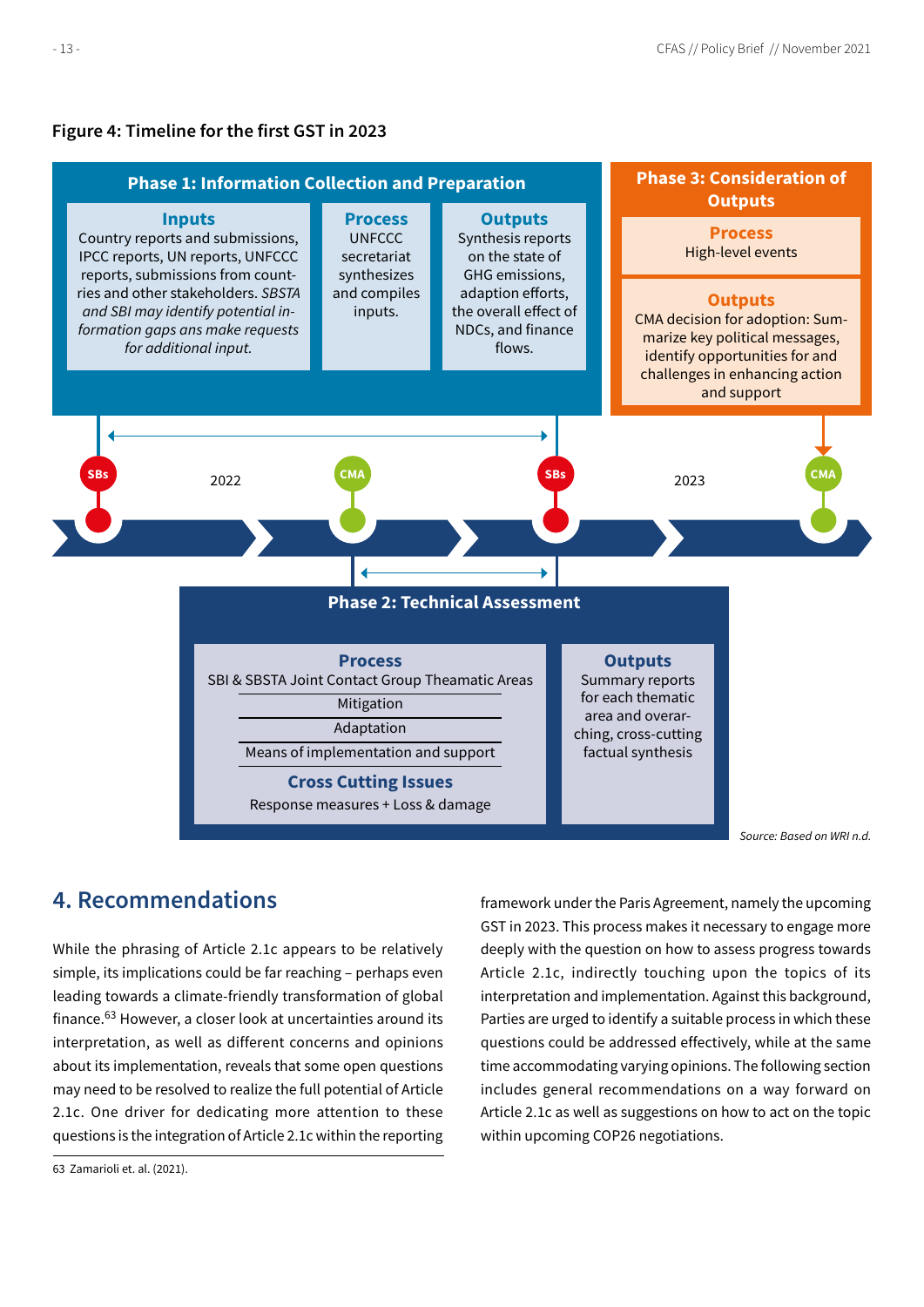### <span id="page-13-0"></span>**4.1 General recommendations**

**Leadership on interpreting Article 2.1c:** Parties that are eager to advance work on Article 2.1c need to take the lead in suggesting potential fora and elements to come to a joint interpretation, including consideration of the range of relevant actors and activities that play a role. Parties would need to decide whether to request other fora, e.g. the Standing Committee on Finance (SCF), to advance these questions or whether they prefer to negotiate the content as part of a new agenda item.

**Involving non-Party stakeholders:** Since non-Party stakeholders also play a crucial role in the implementation of Article 2.1c, Parties should decide whether to include these actors in a more structured way (e.g. an open platform) or continue playing a top-down role by guiding non-Party stakeholders only through regulation and incentives. Processes similar to the Talanoa Dialogue or the long-term finance workshops on the USD 100 billion goal could provide examples to build on.

**Assessing the relationship between Article 9 and Article 2.1c:** 

Reflecting upon the implications for the implementation of Article 2.1c has shown that its relationship with financial flows referred to as climate finance needs to be defined more clearly.64 This relates to several processes under the UNFCCC and Paris Agreement, particularly processes on: the provision of climate finance as support for developing countries (Article 9); the potential implications for accessing climate finance (e.g. provided through the Financial Mechanism); and the process defining the new collective quantified post-2025 climate finance goal. The provision of climate finance remains an important building block for a collective approach within the climate crisis, alongside alignment efforts. Climate finance should act as a facilitator of Article 2.1c, for example by supporting countries in creating regulatory frameworks to advance Article 2.1c. At the same time, the general alignment of financial flows should not have negative implications on the volume and channels of direct support for climate actions provided to the most vulnerable countries.

**Increasing support for the implementation of Article 2.1c:**  Article 9 constitutes an obligation for developed countries to

provide and mobilize support for mitigation and adaptation. This support, which includes financial flows directed to climate mitigation and adaptation, will benefit the implementation of Article 2.1c. However, such support should be expanded for activities that not only explicitly support mitigation and adaptation, but are more directly linked to Article 2.1c, such as the strengthening of sustainable finance and associated regulatory measures that in turn foster investments in mitigation and adaptation actions. Moreover, to be able to report on progress on Article 2.1c, developing countries will require support to develop the capacities to track national progress. To kickstart the gathering of data and information, even in the absence of an established system to track Article 2.1c, developed countries should provide additional support for national Article 2.1c tracking, e.g. through additional resources outside the regular replenishment circle for the Global Environment Facilities (GEF) Capacity Building Initiative for Transparency (CBIT).

#### **4.2 Recommendations for COP26 negotiations**

**Article 2.1c under the SCF agenda item:** The results of the Biennial Assessment and Overview of Climate Finance Flows (BA), including the chapter on mapping information relevant to Article 2.1c, could be considered as a separate sub-item under the Agenda item relating to the report of the SCF, in the event that the current provisional agenda will be adopted.<sup>65</sup> Under this agenda item, Parties could, among other things, reflect upon the initial results of the mapping and on the approach taken by the SCF. Against the background of a lack of guidance on the interpretation of Article 2.1c, which has also become evident in discussing the draft BA within the past SCF meetings, the Parties could consider adding a mandate to the SCF to work on guidance on interpretation of Article 2.1c, or at least launch work on Article 2.1c under the SCF agenda item as part of COP26.

**Introducing a separate agenda item for Article 2.1c:** Instead of mandating the SCF, Parties could also decide on initiating a separate agenda item on Article 2.1c to enable a broader discussion on surrounding questions (e.g. data, methodology, support for collecting data on Article 2.1c, guidance to actors, involvement of non-UNFCCC actors).<sup>66</sup> While the provisional agenda does not include such an item, Parties could request to add an agenda item on Article 2.1c to

<sup>64</sup> Climate finance is defined according to the SCF in their BA as "flows whose expected effect is aimed at reducing emissions or enhancing sinks of GHG, and/ or reducing vulnerability of and maintaining and increasing the resilience of human and ecological systems to negative climate change impacts." Draft Fourth BA, 2021.

<sup>65</sup> See UNFCCC (n.d.a.).

<sup>66</sup> Ibid.

<sup>67</sup> See CFAS (2020a).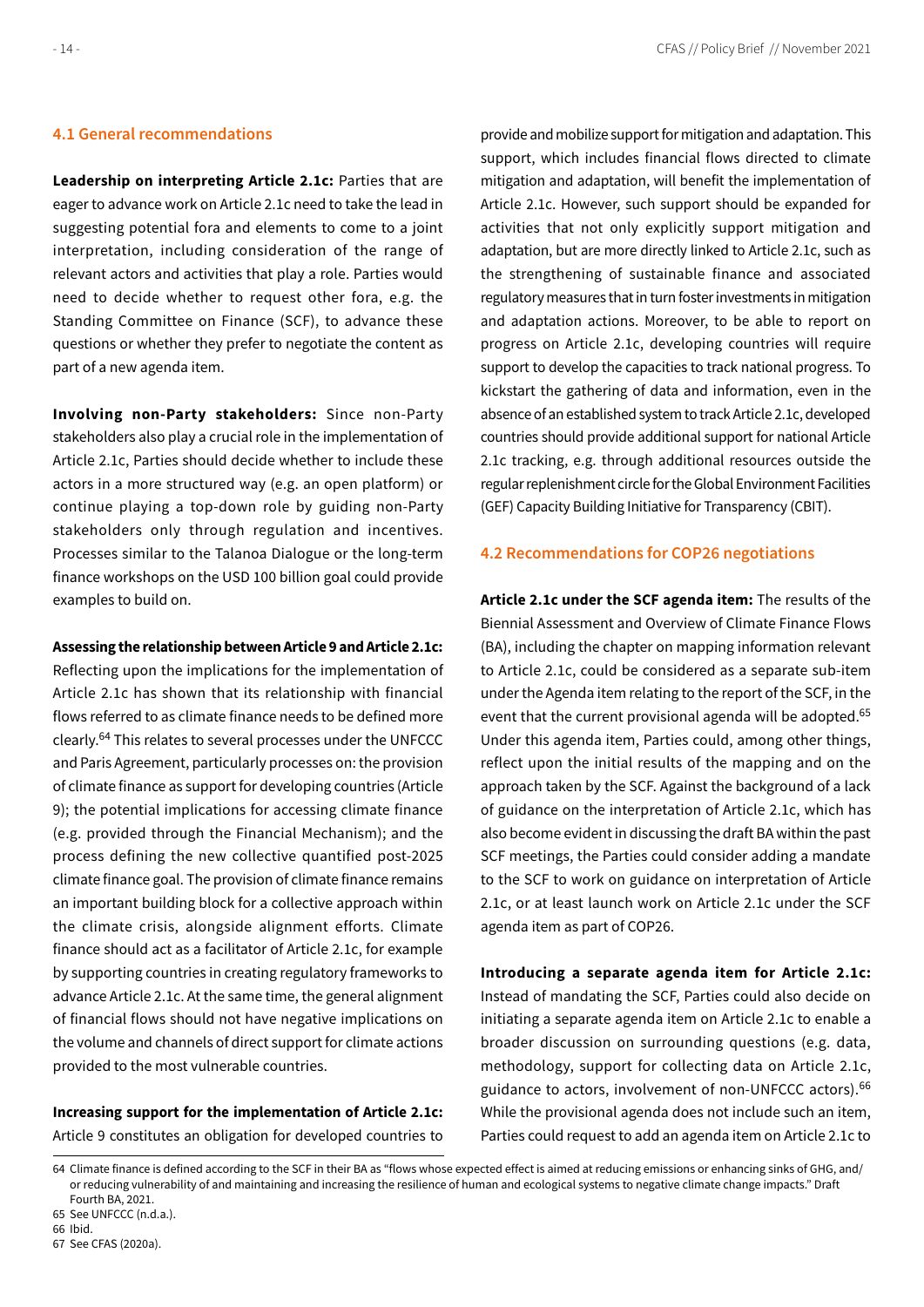the supplemental agenda prior to COP26. If Parties reached consensus, this would allow work on Article 2.1c to already start at COP26. This agenda item could be placed under the CMA, for example under "8. Matters relating to finance", where the report from the SCF is also placed, but as a separate item instead of being a sub-item to the SCF. Any agenda item would need to advance discussions on how to track progress towards achieving Article 2.1c, since the enhanced transparency framework (ETF) does not require any reporting and, consequently, no system on tracking Article 2.1c has been established.

#### **Clarifying the relationship between the post-2025 target**

**and Article 2.1c:** COP26 marks the starting point on negotiations of a post-2025 goal.<sup>67</sup> At the start of this process, the relationship between the provision of climate finance and Article 2.1c should be addressed. Parties should reach a common understanding as soon as possible that obligations under Article 9 prevail and are not touched by Article 2.1c. The subsequent process should determine how Article 2.1c relates to the post-2025 goal and additional requirements beyond the volume of finance provided, such as a requirement that public financial institutions remove any support for activities not consistent with the goals of the Paris Agreement by a certain date.

**Preparations of the first GST:** The information collection and preparation will commence at the subsidiary bodies (SB) session in November 2021.<sup>68</sup> Apart from the inputs provided through the SCF's BA, a start should be made to collect additional sources of information for assessing Article 2.1c as part of the GST and determine how to address questions such as defining a baseline for measuring progress. The co-facilitators of the technical assessment component of the GST could provide suggestions on the organization of tracking Article 2.1c to steer Parties' attention towards this need.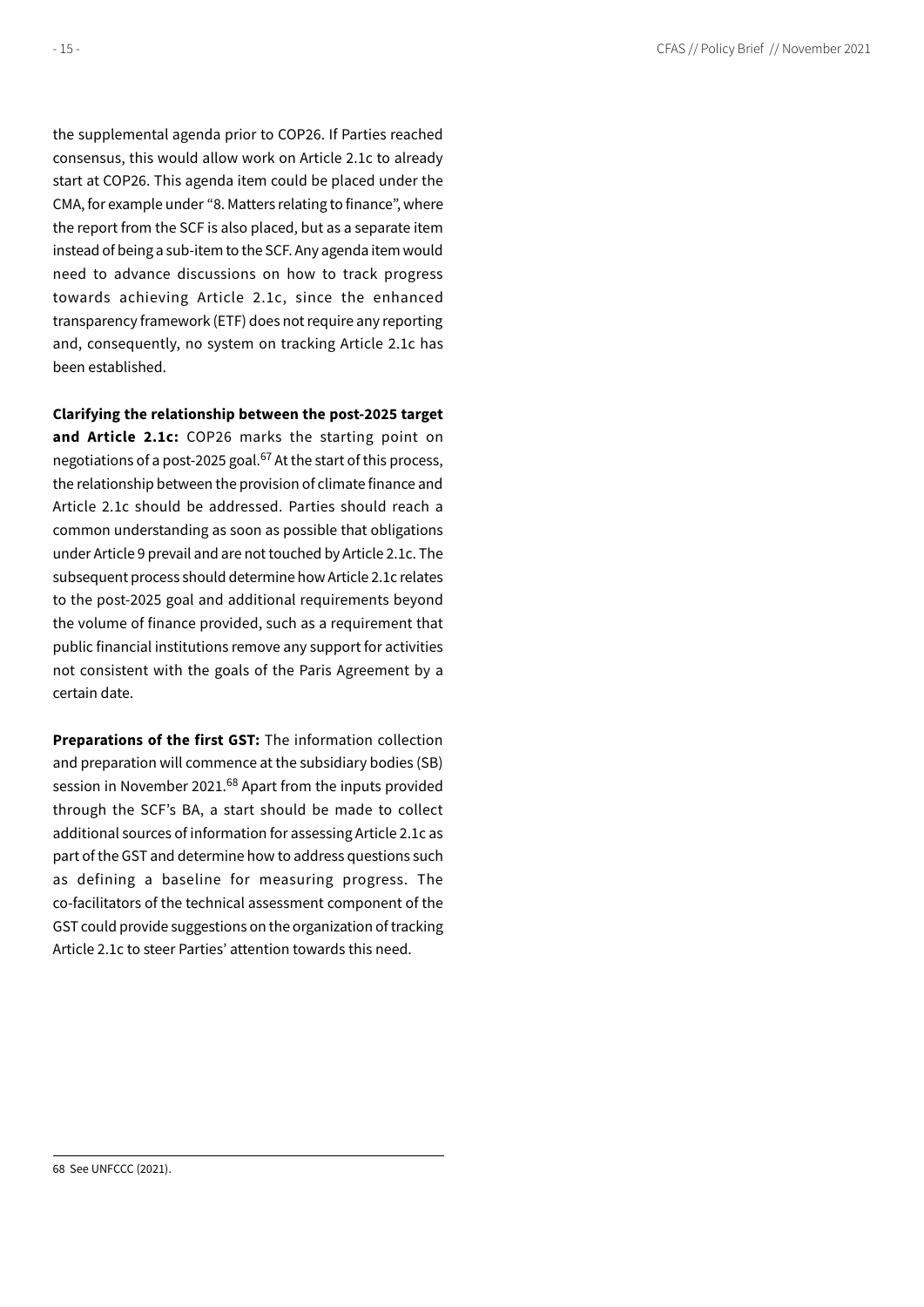# References

- **Bodle, R. and Noens, V. (2018):** Climate finance: too much on detail, too little on the big picture? Carbon & Climate Law Review 12(3): 248–257, Available at: https://cclr.lexxion.eu/data/article/13319/pdf/ cclr\_2018\_03-012.pdf
- **Climate Finance Advisory Service (CFAS) (2020a):** CFAS Policy Brief: Options for the post-2025 climate finance goal. Available at: https://www.cfas.info/en/ publication/options-post-2025-climate-finance-goal
- **Climate Finance Advisory Service (CFAS) (2020b):** The USD 100 billion goal and lessons learned for the future of international climate finance. Available at: https://www.cfas.info/en/publication/ usd-100-billion-goal-and-lessons-learned-futureinternational-climate-finance
- **Climate Finance Advisory Service (CFAS) (2021a):** Standing Committee on Finance. Available at: https://www.cfas.info/en/page/ standing-committee-finance
- **Climate Finance Advisory Service (CFAS) (2021b):** CFAS Policy Brief: Access to climate finance. Available at: https://www.cfas.info/en/publication/ access-climate-finance-most-vulnerable
- **Climate Home News (2021):** Dispute grips Green Climate Fund over net zero condition for accessing finance. Available at: https://www.climatechangenews. com/2021/10/08/dispute-grips-green-climate-fundnet-zero-condition-accessing-finance/.
- **Climate Policy Initiative (CPI) (2019):** Global Landscape of Climate Finance 2019. Available at: https:// www.climatepolicyinitiative.org/wp-content/ uploads/2019/11/2019-Global-Landscape-of-Climate-Finance.pdf
- **Euractiv (2021):** LEAK: EU to table 'climate taxonomy', leaving gas and nuclear for later. Available at: https://www.euractiv.com/section/ energy-environment/news/leak-eu-to-table-climate-taxonomy-leaving-gas-and-nuclear-for-later/
- **European Commission (2021):** EU taxonomy for sustainable activities. Available at: https:// ec.europa.eu/info/business-economy-euro/ banking-and-finance/sustainable-finance/ eu-taxonomy-sustainable-activities\_en

#### **International Energy Agency (2021):** World Energy

Outlook. Available at: https://www.iea.org/reports/ world-energy-outlook-2021

### I**nstitutional Investors Group on Climate Change**

**(IIGCC) (n.d.):** Paris Aligned Investment Initiative. Available at: https://www.iigcc.org/our-work/ paris-aligned-investment-initiative/

I**nternational Institute for Sustainable Development (IISD) (2020):** Doubling back and doubling down: G20 Scorecard on fossil fuel funding. Available at: https://www.iisd.org/system/files/2020-11/ g20-scorecard-report.pdf

**International Institute for Sustainable Development (IISD) (2021):** Fossil Finance from Multilateral Development Banks Reached USD 3 Billion in 2020, but Coal Excluded for the First Time Ever. Available at: https://www.iisd.org/articles/fossil-finance-multilateral-development-banks-reached-usd-3-billion-2020-coal-excluded

# **Organisation of Economic Co-Operation and Development (OECD) (2017):** OECD DAC Rio Markers for Climate Handbook. Available at: https:// www.oecd.org/dac/environment-development/ Revised%20climate%20marker%20handbook\_ FINAL.pdf

# **Organisation of Economic Co-Operation and Development (OECD) (2019a):** Tracking finance flows towards assessing their consistency with climate objectives. Proposed scope, knowns and unknowns. Environment Working Paper No. 146. Available at: https://one.oecd.org/document/ENV/ WKP(2019)5/en/pdf

**Organisation of Economic Co-Operation and Development (OECD) (2019b):** Aligning Development Co-operation and Climate Action. Available at: https://www.oecd.org/dac/ aligning-development-co-operation-and-climate-action-5099ad91-en.htm

# **Organisation of Economic Co-Operation and Development (OECD) (2020):** Global Outlook on Financing for Sustainable Development 2021: A New Way to Invest for People and Planet. Available at: https://www.oecd.org/dac/ global-outlook-on-financing-for-sustainable-development-2021-e3c30a9a-en.htm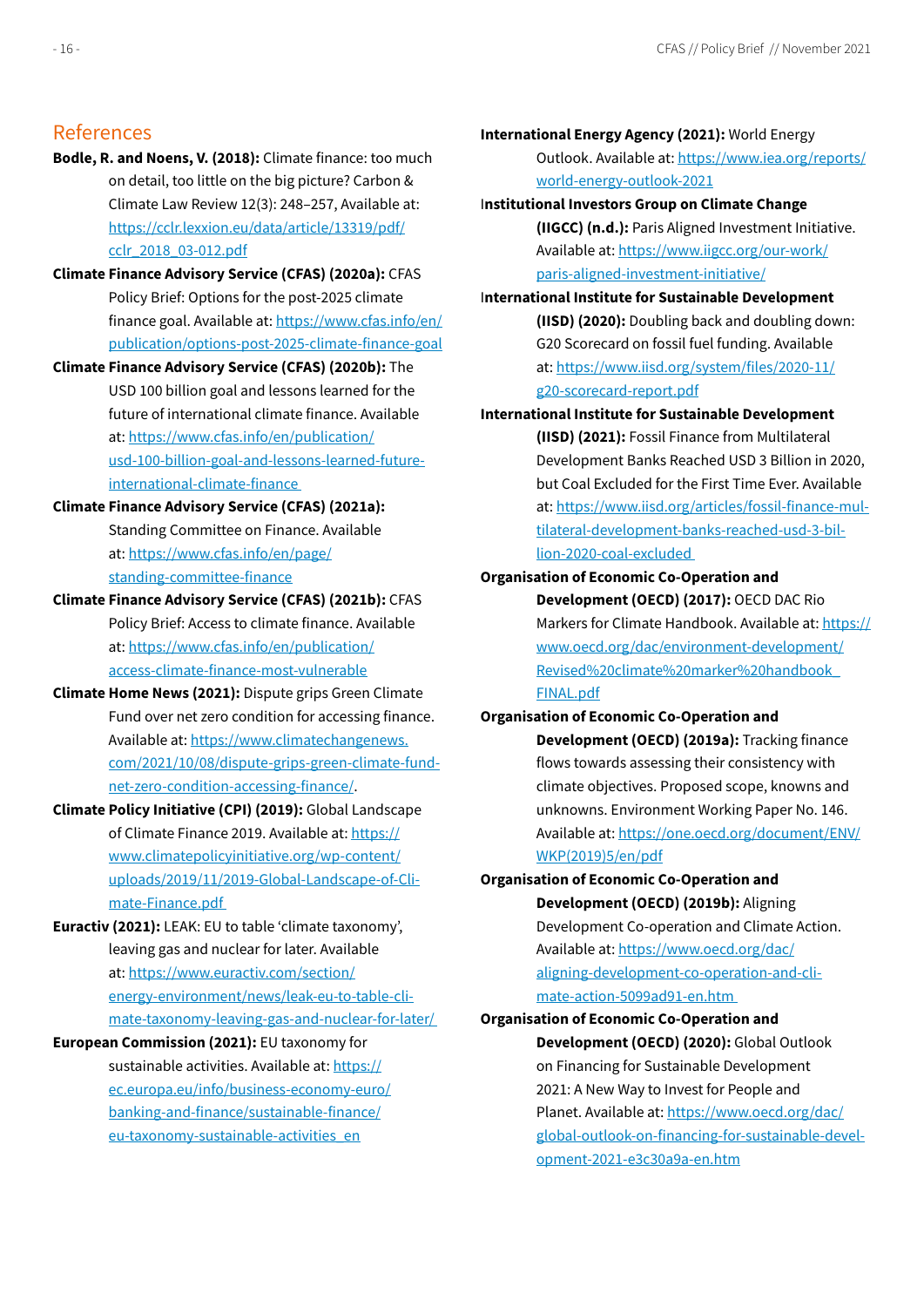#### **Organisation of Economic Co-Operation and**

**Development (OECD) (2021a):** Climate Finance Provided and Mobilised by Developed Countries: Aggregate Trends Updated with 2019 Data. Available at: https://www.oecd-ilibrary.org/docserver/03590fb7-en.pdf?expires=1633346890&id =id&accname=guest&checksum=90C6DAC341B-74149430C4CB6C37CBD54

- **Organisation of Economic Co-Operation and Development (OECD) (2021b):** Transition finance: Investigating the state of play: A stocktake of emerging approaches and financial instruments. Available at: https://www.oecd-ilibrary. org/environment/transition-finance-investigating-the-state-of-play\_68becf35-en.
- **Rydge, J. (2020): Aligning finance with the Paris Agreement:** An overview of concepts, approaches, progress and necessary action. Available at: https:// www.lse.ac.uk/granthaminstitute/wp-content/ uploads/2020/12/Aligning-finance-with-the-Paris-Agreement-3.pdf
- **Standing Committee on Finance (SCF) (2019):** 2018 Biennial Assessment and Overview of Climate Finance Flows. Technical Report. Available at: https://unfccc.int/sites/default/files/ resource/2018%20BA%20Technical%20Report%20 Final%20Feb%202019.pdf
- **Tandon, A. (2021): Transition finance:** Investigating the state of play: A stocktake of emerging approaches and financial instruments. OECD Environment Working Papers No. 179. Available at: https://dx.doi. org/10.1787/68becf35-en
- **The Coalition of Finance Ministers for Climate Action (n.d.):** Website. Available at: https://www.financeministersforclimate.org/
- **The Coalition of Finance Ministers for Climate Action (2021a):** Introduction to Commitments and Measurement Methods for Private Financial Sector Portfolio Alignment with the Paris Agreement. Summary for Policymakers. Available at: https:// www.financeministersforclimate.org/sites/ cape/files/inline-files/Financial%20Sector%20 Paris%20Alignment%20%28CFMCA%29%20-%20 Summary%20for%20Policymakers\_0.pdf

# **The Coalition of Finance Ministers for Climate Action (2021b):** Paris Alignment for Private Financial Institutions: Commitments and Methodologies. Available at: https://www.financeministersforclimate.org/sites/cape/files/inline-files/ Financial%20Sector%20Paris%20Alignment%20 %28CFMCA%29%20-%20Presentation%20of%20

**UN Climate Change (2021):** Technical stakeholders dialogue. Available at: https://www.youtube.com/ watch?v=144Yu8AReLU&t=7362s

Key%20Findings\_0.pdf

- **UN Climate Change (n.d.):** YouTube Channel. Available at: https://www.youtube.com/c/UNClimateChange/ videos
- **United Nations (UN) (2015): Paris Agreement.** Available at: https://unfccc.int/files/essential\_background/convention/application/pdf/english\_paris\_agreement.pdf
- **United Nations Framework Convention on Climate Change (UNFCCC) (n.d.a):** COP 26. Available at: https://unfccc.int/event/cop-26#eq-30
- **United Nations Framework Convention on Climate Change (UNFCCC) (n.d.b):** Reporting and Review under the Paris Agreement. Available at: https://unfccc.int/process-and-meetings/transparency-and-reporting/ reporting-and-review-under-the-paris-agreement
- **United Nations Framework Convention on Climate Change (UNFCCC) (n.d.c):** Global Stocktake. Available at: https://unfccc.int/topics/ global-stocktake
- **United Nations Framework Convention on Climate Change (UNFCCC) (n.d.d):** 2018 Talanoa Dialogue Platform. Available at: https://unfccc. int/process-and-meetings/the-paris-agreement/ the-paris-agreement/2018-talanoa-dialogue-platform
- **United Nations Framework Convention on Climate Change (UNFCCC) (n.d.c):** Long-Term Climate Finance (LTF). Available at: https://unfccc. int/topics/climate-finance/workstreams/ long-term-climate-finance-ltf
- **United Nations Framework Convention on Climate Change (UNFCCC) (2018):** Report of the Conference of the Parties on its twenty-fourth session, held in Katowice from 2 to 15 December 2018. Available at: https://unfccc.int/sites/default/files/resource/10a1.pdf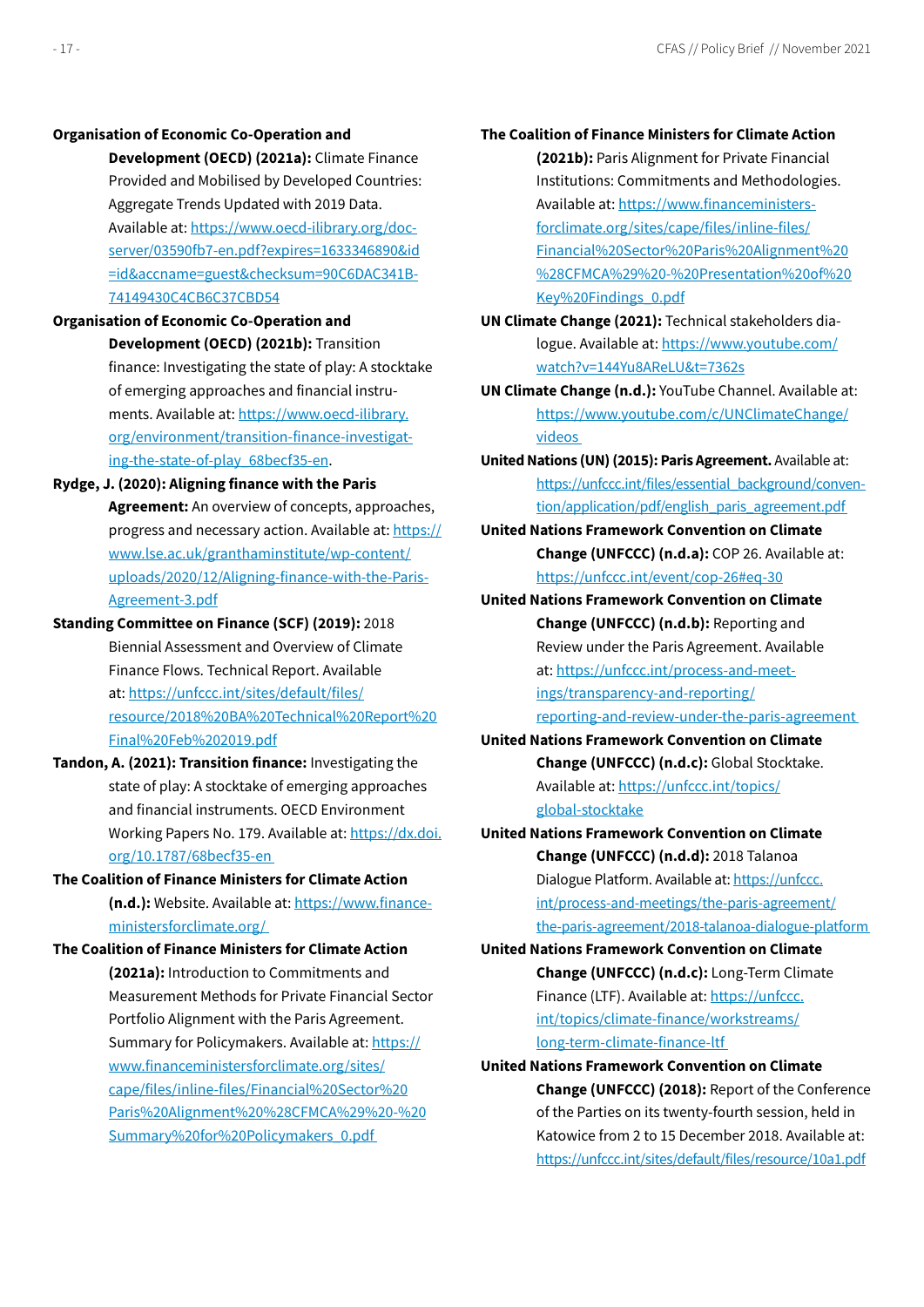#### **United Nations Framework Convention on Climate**

**Change (UNFCCC) (2018):** Report of the Conference of the Parties serving as the meeting of the Parties to the Paris Agreement on the third part of its first session, held in Katowice from 2to 15December 2018. Available at: https://unfccc.int/sites/default/ files/resource/cma2018\_3\_add2\_new\_advance. pdf#page=53

- **United Nations Framework Convention on Climate Change (UNFCCC) (2019):** Report of the Standing Committee on Finance. Available at: https://unfccc.int/sites/default/files/resource/ cp2019\_10-cma2019\_03.pdf#page=12
- **United Nations Framework Convention on Climate Change (UNFCCC) (2020):** Reference Manual for the Enhanced Transparency Framework under the Paris Agreement. Available at: https://unfccc.int/sites/ default/files/resource/ETFReferenceManual.pdf
- **United Nations Framework Convention on Climate Change (UNFCCC) (2021):** Preparing for the first Global Stocktake. Revised non-paper by the chairs of the SBSTA and SBI. Available at: https://unfccc. int/sites/default/files/resource/REV\_Non-paper\_ on\_Preparing\_for\_GST1\_forSBs\_15Sept.pdf
- **Volz, U.; Beirne, J.; Ambrosio Preudhomme, N.; Fenton, A.; Mazzacurati, E.; Renzhi, N.; Stampe, J.; (2020):** Climate Change and Sovereign Risk. Available at: https://eprints.soas.ac.uk/33524/1/ Climate%20Change%20and%20Sovereign%20 Risk\_final.pdf
- **Whitley, S., Thwaites, J., Wright, H. and C. Ott (2018):** Making finance consistent with climate goals Insights for operationalising Article 2.1c of the UNFCCC Paris Agreement, Available at: https:// files.wri.org/d8/s3fs-public/making-finance-consistent-climate-goals.pdf
- **World Resources Institute (WRI) (n.d.):** Navigating the Paris Agreement Rulebook. Global Stocktake. Available at: https://www.wri.org/paris-rulebook/ global-stocktake

### **Zamarioli, L.H., Pauw, P., König, M. and H. Chenet (2021):**

The climate consistency goal and the transformation of global finance. Nat. Clim. Chang. 11, 578–583. Available at: https://doi.org/10.1038/ s41558-021-01083-w